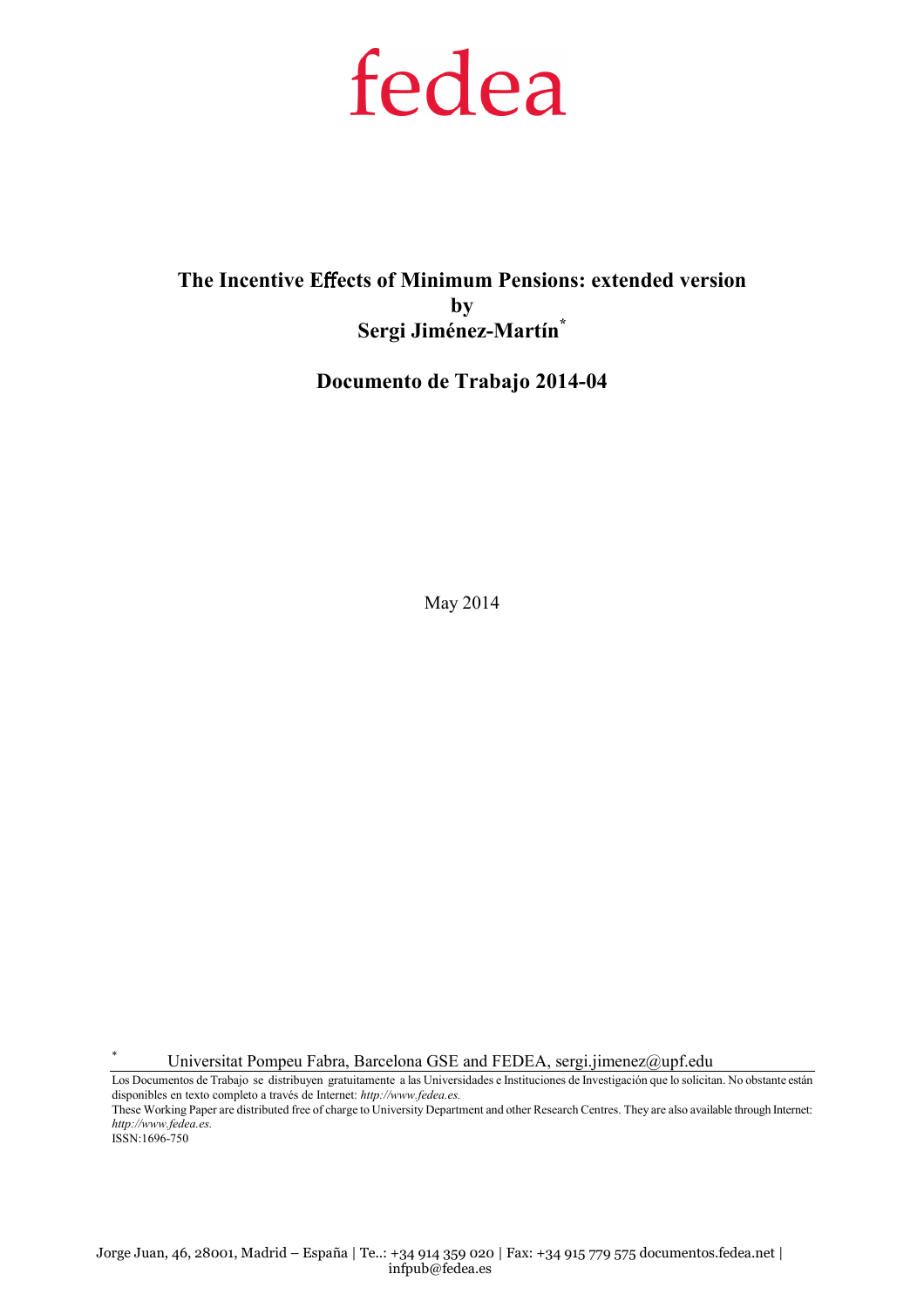## NON‐TECHNICAL SUMMARY

The minimum pension, a vital part of the welfare program in many countries, is a key influence on the retirement decisions of low-income workers and workers with intermittent employment histories. While the main purpose of minimum pension benefits programs in developed countries is to guarantee a minimum standard of living after retirement, in many developing countries its main purpose is to alleviate poverty (see Dethier et al, 2010).

However, a minimum pension can have undesirable indirect effects, mainly by reducing or removing incentives to keep working and to save, thereby reducing wealth accumulation. In general, contributory minimum pensions whose benefits are available only after the normal retirement age have little incentive effect on low-income workers. But contributory minimum pension benefits that are available at early retirement age can have strong incentive effects on the transitions to retirement of both employed and unemployed workers. The strength of the effect depends on both the eligibility conditions and the generosity of the guaranteed minimum pension relative to the average wage. Recent research for Ukraine found large reductions in the labor supply following a tripling of the minimum pension benefit.

The simplest type of contributory minimum pension is the flat minimum pension, which provides a basic benefit amount irrespectively of the number of years of contribution, provided the minimum retirement age criterion is met. In some countries, the minimum benefit is related to the flat-rate pension. Other cases are more complex. For example, in Belgium people are eligible for the minimum pension after 45 years of contributions regardless of their age. In France, people are eligible for the full benefit after 41 years of contributions or when they reach the retirement age of 65. In Luxembourg, people need to contribute for 40 years to receive the full minimum pension. Both France and Luxembourg reduce the benefit amount proportionally for fewer years of contributions. Chile introduced a funded minimum pension system, the Garantía Estatal, in 2008 to complement the private pension system. Benefits in the minimum pension program are determined by gender, age, and years of contributions. In Spain, people are eligible for the minimum pension when they reach the early retirement age of 61 and have contributed for at least 15 years; the benefit level increases at the normal retirement age of 65.

The average minimum pension standard in OECD countries is 25% of the average wage, but it varies considerably across countries. The minimum pension benefit is as low as 3% of average earnings in Korea and as high as almost 39% in New Zealand. Coverage also varies considerably. While average coverage of the retired population is 30%, coverage ranges from less than 2% in the Czech Republic, Germany, and Slovakia to more than 75% in Australia, Greece, and Portugal.

#### The effect of minimum pension

Introducing a minimum pension in a consumption-savings life cycle model changes outcomes in fundamental ways. First, a minimum pension redistributes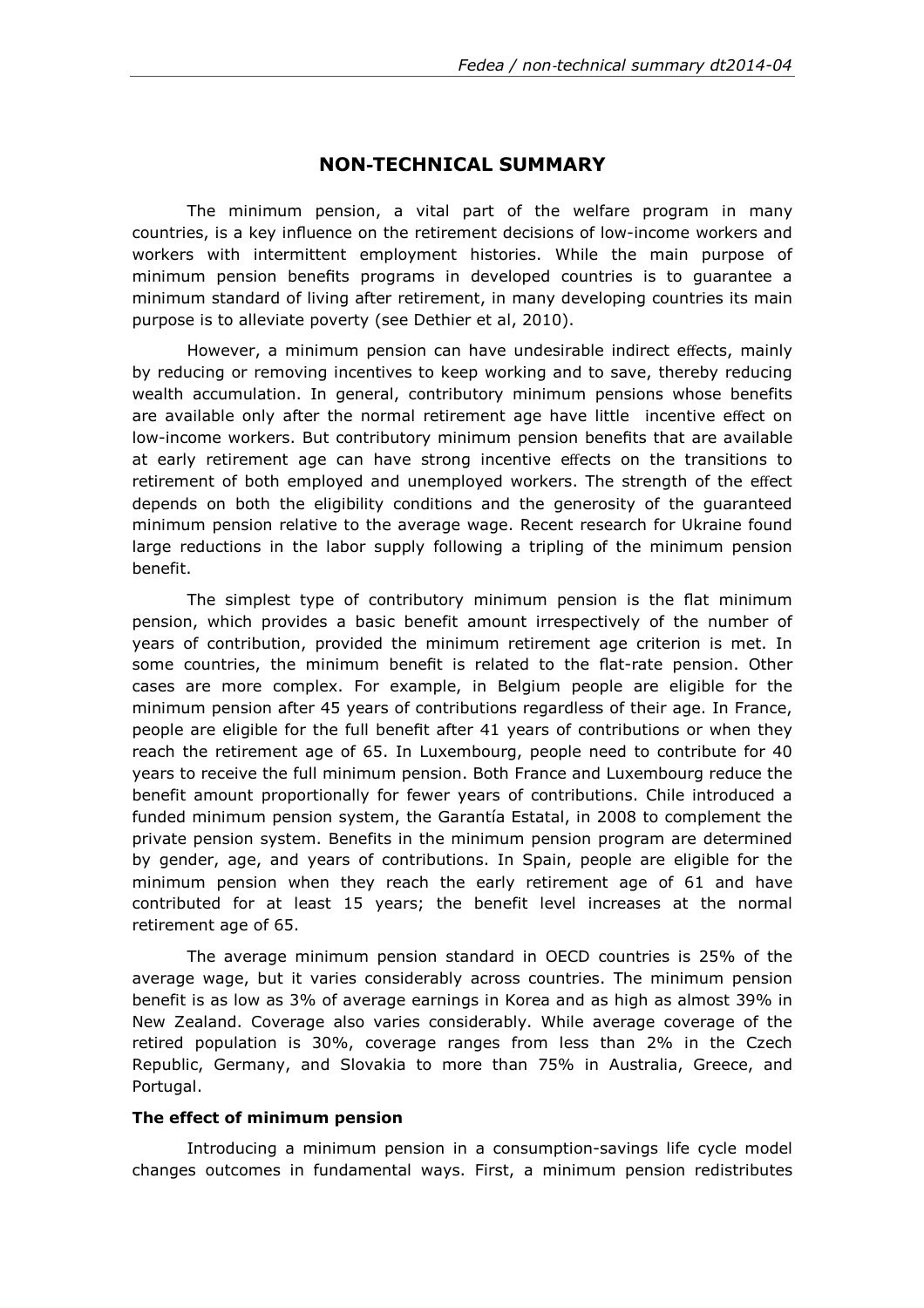income from high- to low-income workers. In this way, the pension system generates a more egalitarian distribution of income across society. Although somewhat less visibly, the program also reduces the welfare of individuals whose taxes finance this extra generosity (typically through mandated social security system contributions that are larger than needed for their own pensions).

Redistribution is the most visible consequence of a minimum pension program, but there are other, more subtle ones. A minimum pension program changes the economic behavior of those who anticipate participating in it. Most of the changes derive from the increase in total life-cycle wealth. That increase boosts consumption, while a reduction in the marginal value of lifetime wealth and the severed link between current work and future pensions encourage fewer working hours. As a result, savings can fall substantially before retirement, appreciably reducing the accumulation of private assets. Depending on the program's coverage, this behavior can affect asset prices and financial markets.

Minimum pensions have a particularly strong impact on the retirement decision, as mentioned, because of the lower marginal value of lifetime wealth and the severed link between current contributions and future pensions. The key to understanding this mechanism is that the minimum pension eliminates the incentive to work in order to ensure a future pension, making it optimal for most low-income workers to retire at the earliest age possible. Minimum pensions also have an income effect, as they effectively increase an individual's life-cycle wealth and so reduce the marginal value of wealth.

For example, In the case of Spain, Jiménez-Martín and Sánchez-Martín (2007) estimated using Spanish year for the 1995 that the effect of the introduction of minimum pensions is a fundamental change in the shape of the retirement probability distribution. As the Figure 1 illustrates, after the introduction of a minimum pension a remarkable spike emerges at age 60 as the probability of retiring exactly at the early retirement age almost triples, from 6.6% to 18.0%, and retirement at the normal retirement age drops by 30%. Thus, the minimum pension moves the retirement age of large groups of individuals from 65 to 60, and the retirement probability distribution changes from a single peak at age 65 to dual peaks at ages 60 and 65. Overall, introducing a minimum pension implies a 10% increase in early retirement and preretirement and a four-month lowering of the average retirement age.

## **Conclusions**

The main purpose of minimum pension and social assistance benefits of all kinds is to alleviate poverty by supporting a minimum standard of living after retirement.. However, the design of many minimum pension programs tends to create employment disincentives for low-income workers who become eligible for the program.

The evidence indicates that introducing a minimum pension or increasing its generosity (as observed in recent reforms of the pension system in many European countries) reduces the employment incentives of workers as they approach eligibility for the benefit. Consequently, to increase the labor supply of older, lowincome workers, countries experiencing increasing labor shortages should design minimum pension benefit programs that minimize the potential employment disincentives for low-income workers (See Sánchez-Martín et al, 2014). One way is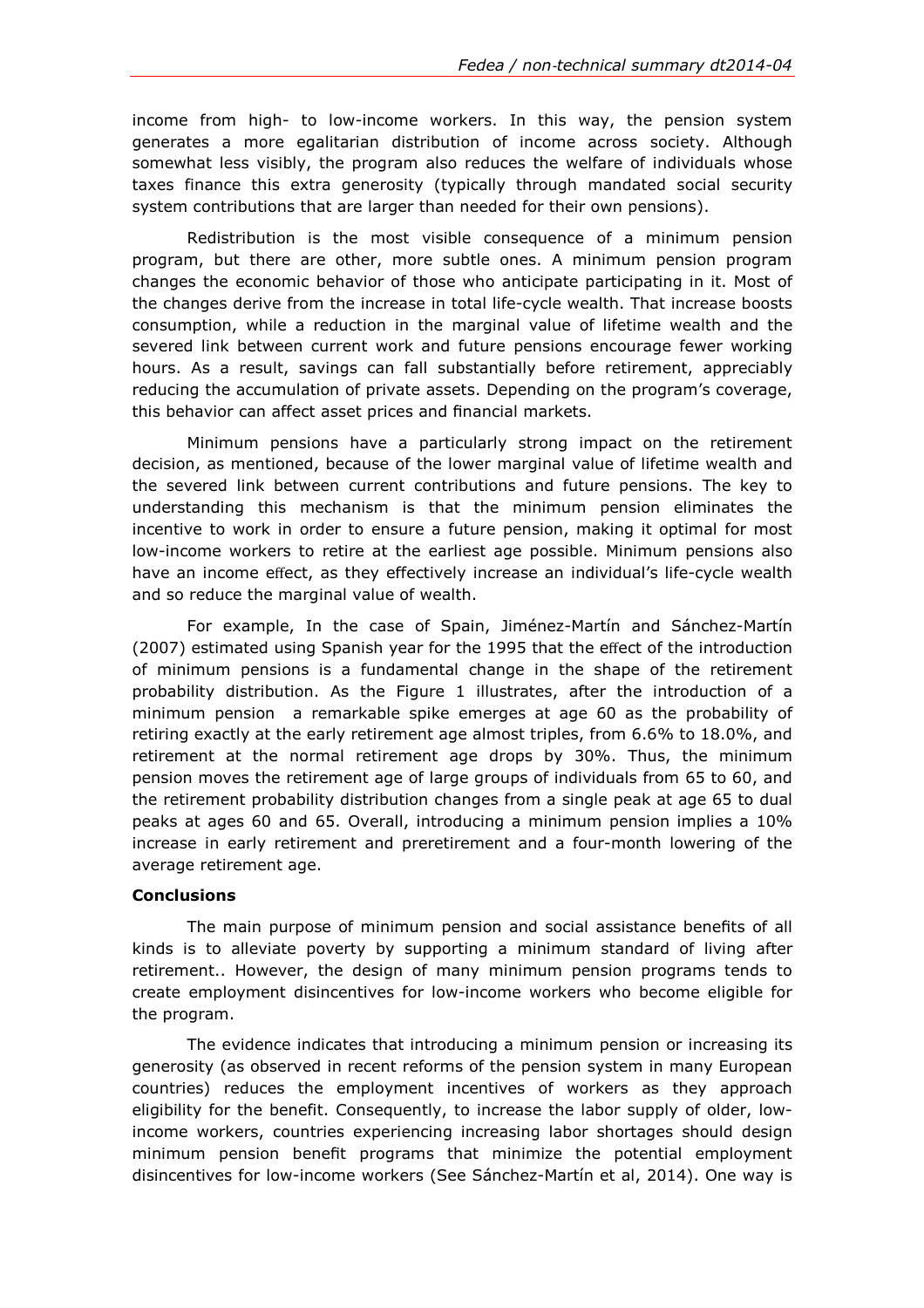to delay eligibility to the normal retirement age. Another approach is to make the accumulation of minimum pension rights after the early retirement age compatible with continuing employment, which could incentivize some (the more productive and/or healthy) low-income workers to work longer. Specifically for developing countries a clear distinction between non-contributory (assistance) and contributory minimum pensions is needed in order to incentivize contributions (work in the formal sector).

## Figure 1. Simulated aggregate retirement probabilities for Spain show a strong shift to early retirement with the introduction of a minimum pension (MP).



Source: Jiménez-Martín and Sánchez-Martín (2007), figure 7.

## References

- Dethier JJ, P Pestieau, R Ali "The impact of a minimum pension on old age poverty and its budgetary cost. Evidence from Latin America", Core DP, 2010.
- Jimenez-Martin, S., and A. R. Sanchez Martin. "An evaluation of the life-cycle effects of minimum pensions on retirement behavior." Journal of Applied Econometrics 22 (2007): 923–950.
- Alfonso R. Sánchez & J. Ignacio García Pérez & Sergi Jiménez-Martín, 2014. "Delaying the normal and early retirement ages in Spain: behavioural and welfare consequences for employed and unemployed workers," Working Papers 2014-06, FEDEA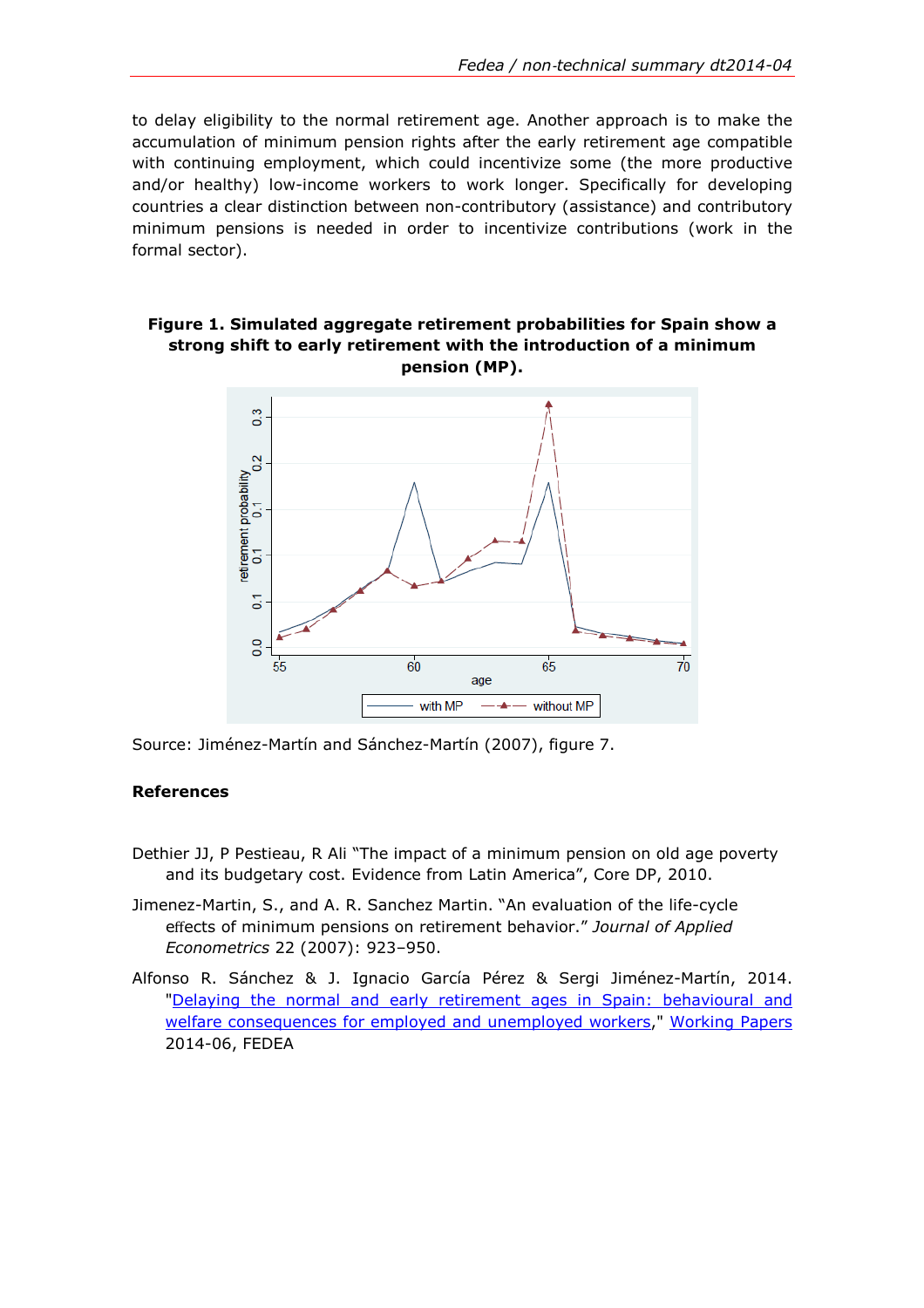# The Incentive Effects of Minimum Pensions: extended version*∗*

Sergi Jiménez-Martín<sup>†</sup>

May 10, 2014

#### **Abstract**

The minimum pension program is one of the key welfare programs in many developing and developed countries and a key influence in retirement of low income workers or workers with intermittent working careers. The main purpose of minimum benefits programs is to guarantee a minimum standard of living after retirement. In general minimum contributory pensions that are only made available after the normal retirement age have little (but sizeable) incentives effect in at least low incomer workers. Alternatively minimum contributory benefits made available at the early retirement age can generate substantial incentive effects on transitions to retirement of employed and unemployed workers. The importance of this effect critically depends upon both the eligibility conditions and the generosity of the minimum pension, that is, in the relationship between the guaranteed minimum pension and the average or the minimum wage.

Keywords: Retirement, life cycle model, minimum pension. JEL Class: D91, J26, H55

*<sup>∗</sup>* I thank financial assistance from project ECO2011-30323-C03-02. Most of this document is product of joint work with Alfonso Sánchez-Martín

*<sup>†</sup>*Universitat Pompeu Fabra, Barcelona GSE and FEDEA, sergi.jimenez@upf.edu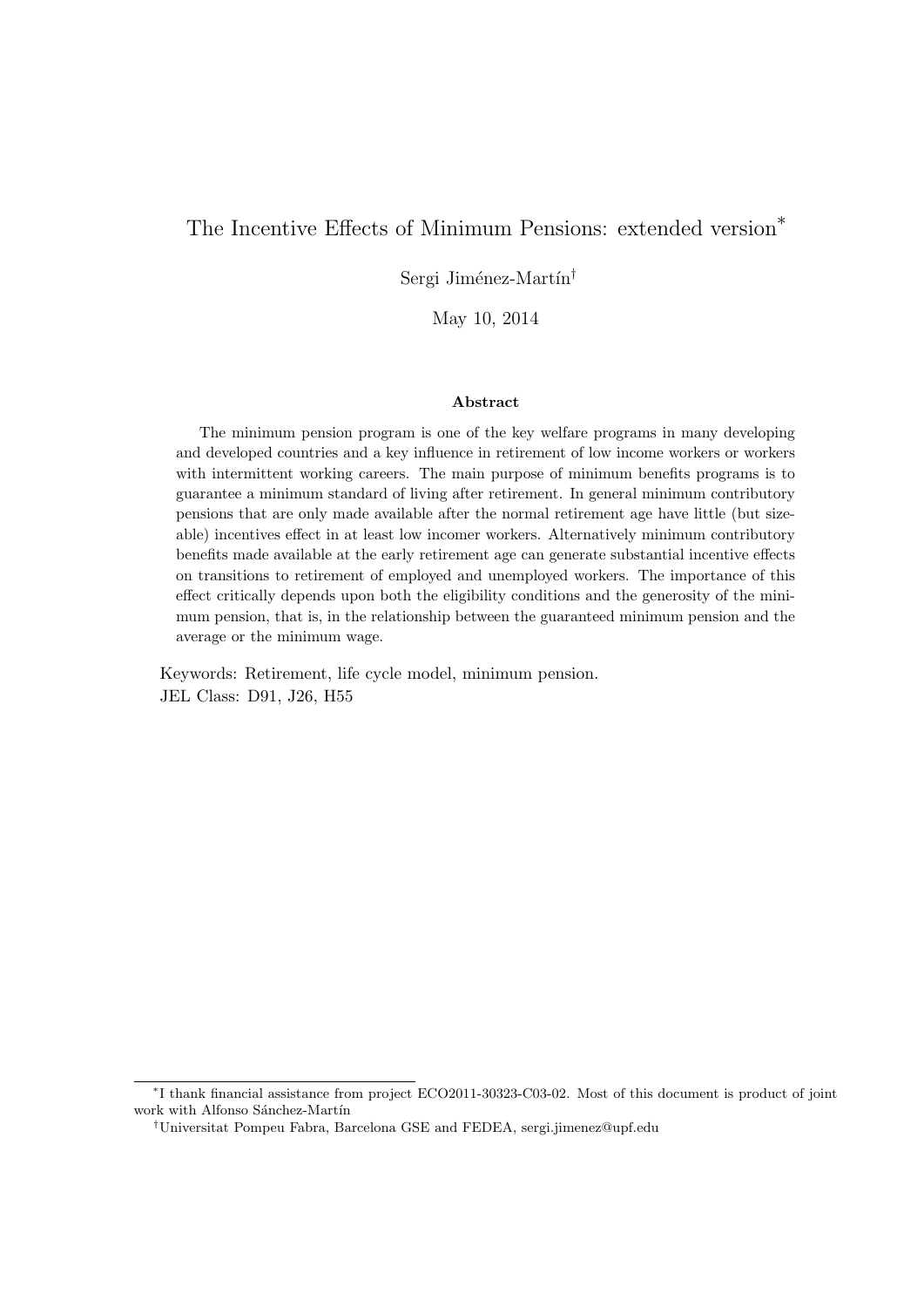## **1 Introduction**

Developed countries share a considerable concern about the financial sustainability of their social insurance systems. The origin of these worries can be found on two well documented processes: an unfavorable demographic performance (see Diamond 2007, and Lutz et al. 2008), and a tendency towards reducing the age of retirement on those economies (see Gruber and Wise, 1999 and 2004 and Fenge and Pestieau 2005). The former process has not improved in the last few years, especially in Europe, despite growing immigration, but the latter shows some signs of being affected by the recent trend, especially in the United States, towards higher labor force participation by older individuals. In this context, the analysis of the possible distortive effects of minimum retirement benefits programs may be important, especially in developing or middleincome countries. In those countries apart from the standard interest in the effects on labor supply, saving and wealth, there is strong interest in the effect on the density of contributions.<sup>1</sup>

The minimum pension program is one of the key welfare programs in many developing and developed countries and a key influence in retirement of low income workers or workers with intermittent working careers. The main purpose of minimum benefits programs is to guarantee a minimum standard of living after retirement. In many developing countries the purpose of minimum retirement benefits is to alleviate poverty<sup>2</sup>, however undesirable indirect effects may appear as more and more low income people participates in Social Security. Alternatively, in developed countries the main purpose of the minimum pension program is either to guarantee or to provide complementary income to meet a (minimum) standard of living after retirement.<sup>3</sup>

Having said that, it is evident that the minimum pension has some side effects, mainly because it either reduces or removes the incentives to keep working, especially at the age at which the minimum pension is first made available. In general minimum contributory pensions that are only made available after the normal retirement age have little (but sizeable) incentives effect in at least low incomer workers (see for example Neumark and Powers, 2005). Alternatively minimum contributory benefits made available at the early retirement age can generate substantial incentive effects (see for example Jiménez-Martín and Sánchez-Martín, 2007) on transitions to retirement of employed and unemployed workers (see for example, Garcia-Pérez et al, 2013). The importance of this effect critically depends upon both the eligibility conditions and the generosity of the minimum pension, that is, in the relationship between the guaranteed minimum pension and the average or the minimum wage. Recent research (see Danzer, 2010) for Ucrania reveals large reductions in labor supply induced by a threefold unexpected increase of the minimum pension.<sup>4</sup>

<sup>&</sup>lt;sup>1</sup>Here we focus on the labor supply effects of minimum benefits. See Pigott et al (2009) for an analysis of the effect on contribution densities.

<sup>&</sup>lt;sup>2</sup>see Dethier et al (2010) for a simulation analysis of the introduction of a minimum pension in eighteen LatinAmerican countries.

<sup>&</sup>lt;sup>3</sup>Note, however, that in many developed countries recent reforms have reduced or eliminated minimum pensions (Pearson and Whitehouse, 2009)

<sup>&</sup>lt;sup>4</sup>see Pigott et al (2009) for other examples for developing countries.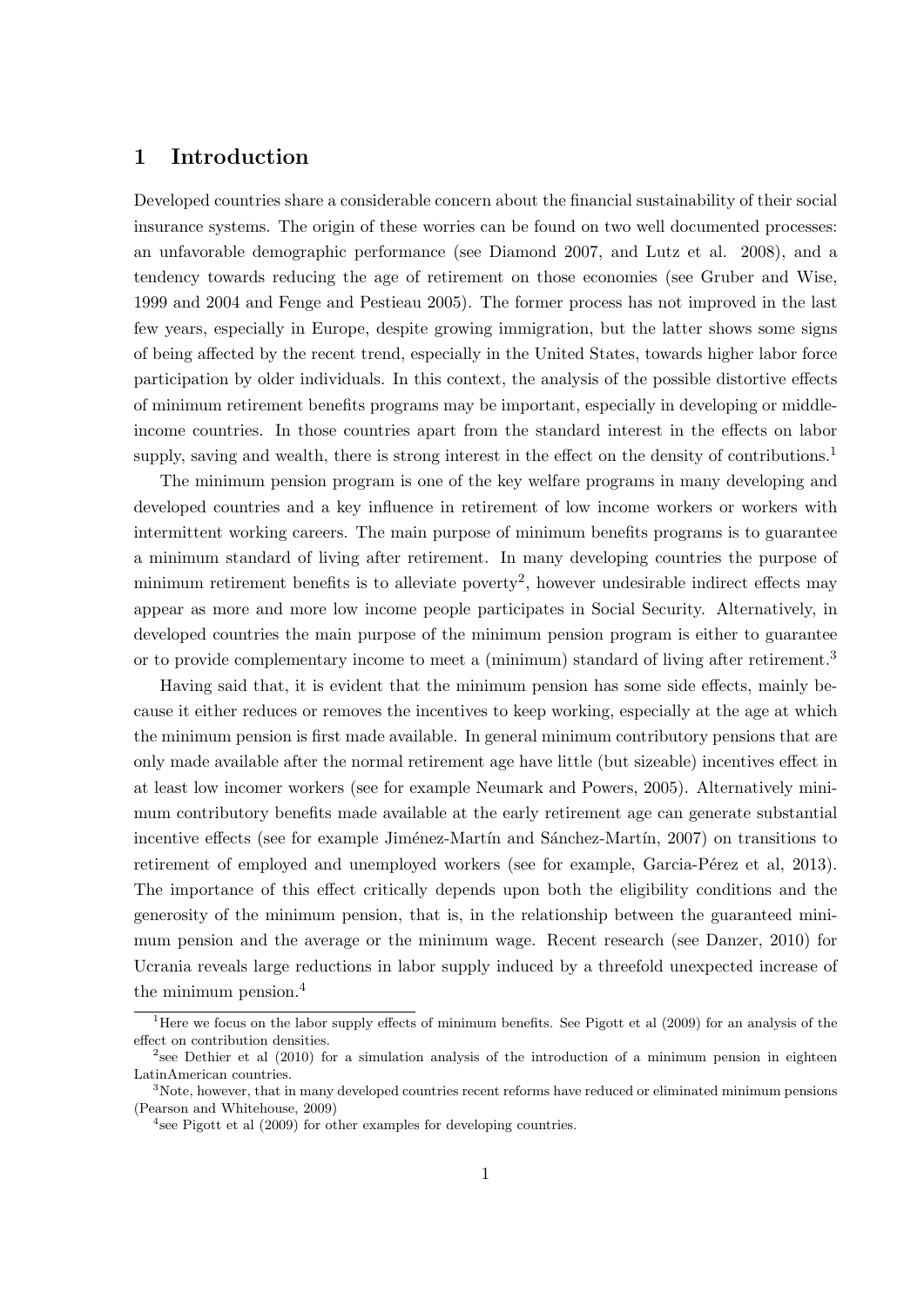The analysis of the effect of minimum pensions of retirement incentives has followed two main lines: the study of implicit incentives (Lazear, 1985; Kotlikoff and Wise (1987); Gruber and Wise, 1999; Blndal and Scarpetta, 1998; Jiménez-Martín and Sánchez-Martín, 2004); and dynamic models of conditional consumer decisions in a given economic environment (Stock and Wise,1991 and Rust and Phelan, 1997). The first line leads in many cases to the estimation of reduced-form models of retirement (Samwick,1998), where the minimum benefit is embedded in the calculus of implicit incentives to retirement (Gruber and Wise, 2004). The second line implies the simulation and/or the estimation of structural models of retirement.

Good recent examples of the first line are Neumark and Powers (1998, 2000, 2005), García P'erez et al (2013) and Danzer (2010). Neumark and Powers analyze the effect of the Supplemental Security Income on labor supply of older American workers. In the second paper the authors analyze the role of minimum pensions in explaining labor force transitions of employed and unemployed workers. Alternatively , Danzer (2010) analyses the effect of an threefold (unexpected) increase in the minimum pension. The paper estimates a pure income effect that caused additional retirement of 30 to 47 per cent. Good examples of structural modeling are Jiménez-Martín and Sánchez-Martín  $(2007)$ ,<sup>5</sup> who analyze the role of minimum pensions, and García-Pérez and Sánchez-Martín (2010) or Hairault et al. (2010), both focusing in the analysis of search frictions and transitions from unemployment. More recently, in the spirit of dynamic models, Joubert (2013) and Joubert and Todd (2013) develop and estimate a dynamic model of individual's and couples' labor supply and saving decisions. Their model allows them to analyze a major reform of the Chilean pension system with a focus on alleviating old age poverty and promoting gender equity. They found important increases in the take-up rate of the minimum benefit. Finally, Otero (2012) analyzes the implications of the 2008 Chilean reform on formality (participation in Social Security).

The rest of the contribution proceeds as follows. In section 2 we describe minimum pensions and analyze their importance in developed economies. In section 3 we present in an stylized life cycle model the key effects of minimum pensions. In section 4 we present evidence of the effect of minimum benefits for three very different pension setups. Finally we present some brief concluding remarks in section 5.

## **2 A taxonomy of minimum benefits**

Following Pigott et al (2009) and OECD (2011) we consider three ways in which countries provide complementary income to meet a (minimum) standard of living after retirement: social assistance minimum, non-contributory minimum , and contributory minimum pension.

Social assistance minimum pensions (*sa*) are functions just functions of generosity, typically related to the average wage  $\bar{w}$ . However they are subject to an eligibility condition which depends

<sup>&</sup>lt;sup>5</sup>In this paper the authors quantitatively assess the impact of the minimum pension scheme, on the retirement and savings patterns of Spanish workers.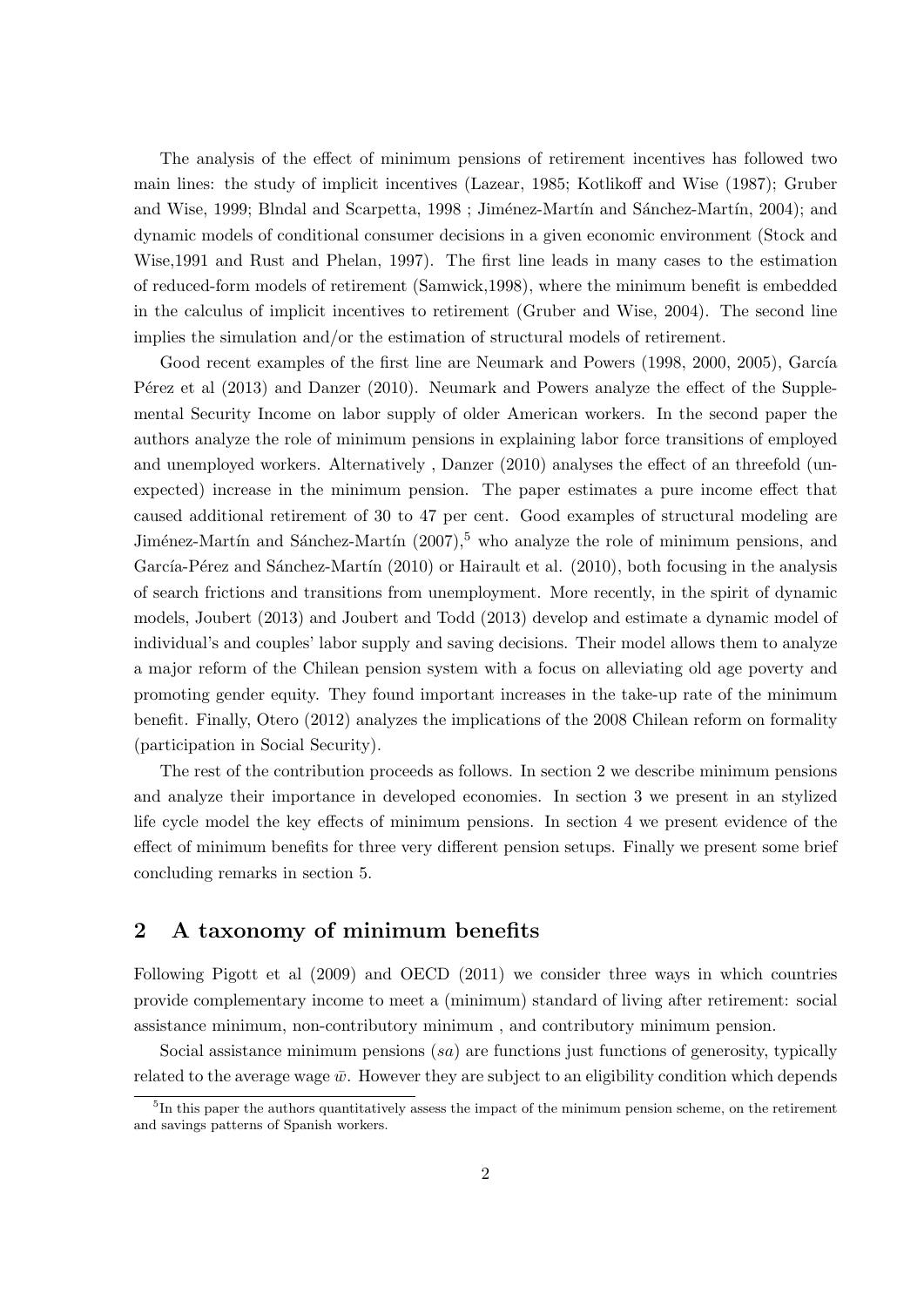of other sources of income  $(i\overline{nc})$ .

$$
sa = f(\bar{w}) \quad if \quad g(\bar{w}) < \tilde{m}
$$

where  $\tilde{m}$  denotes the maximum level of other sources of income that qualifies for social assistance benefits.

Non-contributive minimum benefits (*ncmp*) can be characterized as functions of two elements: age (*a*) and generosity with respect to the average wage, usually related to a predefined poverty level, and relationship with respect to other sources of income  $(\bar{m})$ :

$$
ncmp = f(a, \bar{w}) \quad if \quad g(\bar{w}) < \tilde{m}'
$$

The first element (and also the income threshold) determines eligibility and the second sets the generosity with respect to average standard of living. Typical examples of this case are countries without a formal<sup>6</sup> minimum pension such as Germany and the US (SSI).

A contributive minimum pension or benefit (*mp*) can be a combination of three elements: age (*a*), generosity with respect to the average wage  $(\bar{w})$ , and years of contribution (*y*):

$$
mp = f(a, \bar{w}, y)
$$

Eligibility is a function of the first and/or the third elements, and generosity a function of the second, typically subject to government's discretionality. Furthermore, the minimum pension can increase with age and also with the number of years contributed. In some cases, the minimum benefit is means tested, so as in order to get the benefit income from other sources needs no to exceed a given amount, for example  $(\bar{m})$ .

The simplest example of contributive pension is the flat minimum pension, which gives a basic amount irrespectively of the number of years of contribution, provided the minimum age is achieved. Typical examples are Nordic and Anglo-Saxon countries were the minimum benefits is related to the flat-rate pension.<sup>7</sup> Other examples are more complex. For example, in Belgium the minimum pension is made available after 45 years of contributions regardless of age. In France, to be eligible for the full benefit, 41 years of contributions, or being aged 65 and over are needed (the minimum pension is pro-rated for shorter periods). In Luxembourg, 40 years of contribution are needed to get the full minimum pension, and it is proportionally reduced with less years of contributions. In Chile, a funded system the "Garantía Estatal" introduced in 2008 complements the private pension to a given minimum that depends on gender, age and years contributed. In Spain, having reached the early retirement age of 61 and having contributed for 15 years is needed. However, the minimum pension increases when the individual reaches the

 $6N$ ote, however, that eligibility and minimum contribution requirements set an implicit minimum contributory pension for these countries

<sup>7</sup>Typically these countries have added contributive and occupational pension pillars to the flat core of their systems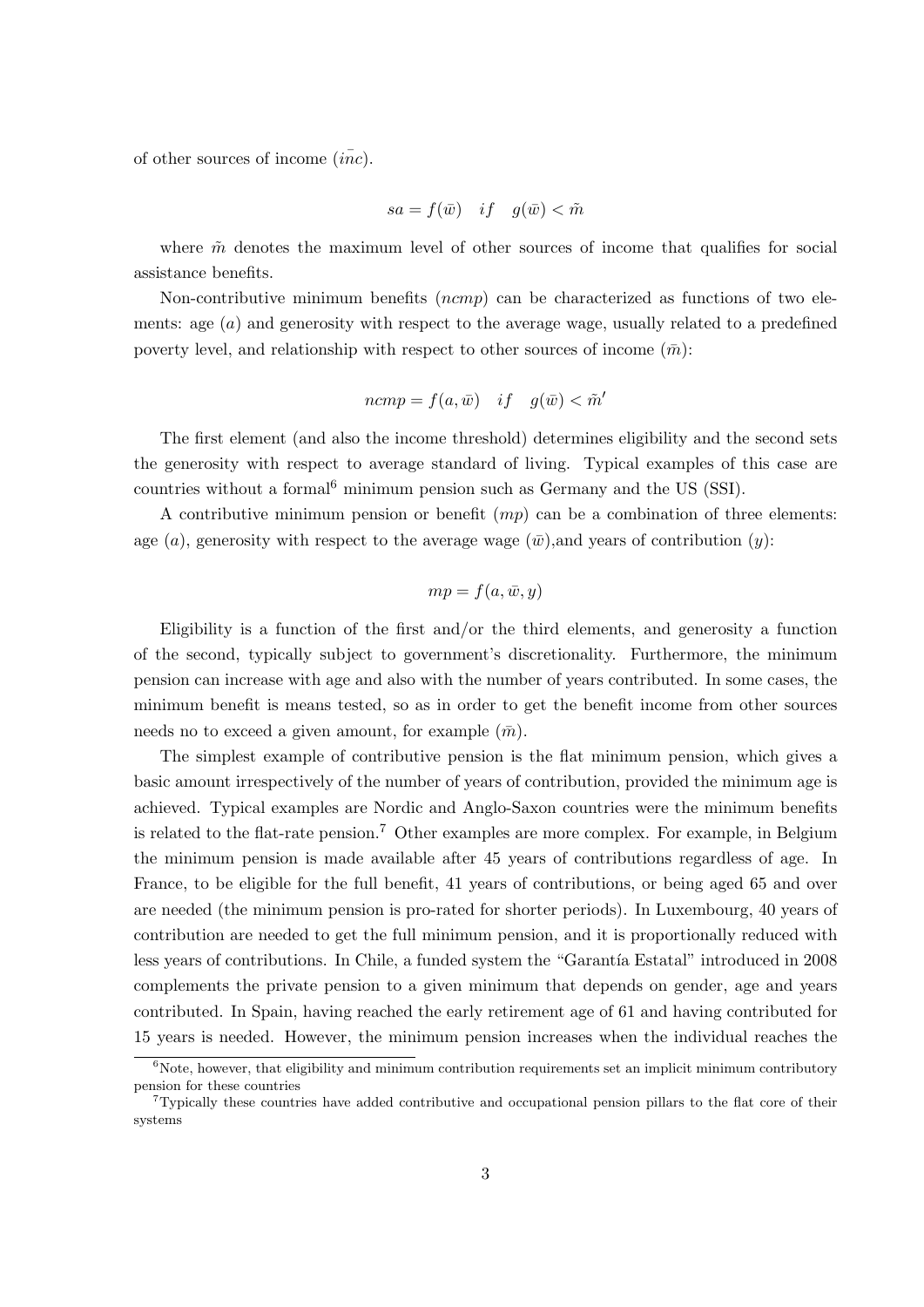normal retirement age of 65.

#### **2.1 Incidence and generosity in developed countries**

In this section we briefly review minimum pension provision in developed countries. As described in OECD (2011), many OECD countries only provide non-contributory minimum benefits, which are typically made available from the normal retirement age onwards. This group includes cases where basic pensions are residency-tested, such as the Netherlands and New Zealand. Alternatively, in Canada, Denmark and Iceland, entitlements are a combination of basic and resource-tested benefits. Finally, in countries including Austria, Finland, Germany, Italy and the U.S. (supplemental security income or SSI), this refers only to means-tested schemes, including social assistance. In other countries the system combines both the non-contributory and the contributory schemes. In Ireland and Korea, for example, contributory basic pensions are worth more than means-tested non-contributory schemes. In Chile, Greece, Portugal, Spain, Sweden and Turkey, contributory minimum pensions are set at a significantly higher level than the noncontributory ones. Finally, in Nordic and Anglo-Saxon countries the minimum benefit is related to the flat-rate pension.

The average minimum standard in OECD countries (Argandoña et al, 2013) is 25 percent of the average wage and the average incidence is about 30 per cent. However they both vary a great deal across countries. In this sense, the minimum standard it is often generous relative to a given country average earnings, especially in the contributory cases. For example, the minimum can be as low as 3.0 percent of average earnings in Korea and the maximum as high as 38.7 of average earnings in New Zealand (OECD, 2011). The incidence of the program also varies largely across countries: in Greece, Australia and Portugal more than 75 percent of the pensioners receive a minimum pension; in the U.S., 7 percent, and in Germany, Slovakia and the Czech Republic below 2 percent.

Using data from the OECD (2011) on incidence and generosity (and class of minimum) we run an aggregate regression of incidence on generosity. Surprisingly, we found (possible due to misspecification of the relationship) a negative correlation coefficient, which in principle seems to contradict the micro evidence that pension generosity increases take-up rates. Consequently we should be cautious when interpreting cross-country aggregate evidence.

## **3 The effect of minimum pensions in a life-cycle model**

To explore the effects of minimum pensions on individual behavior we consider a life-cycle setting in the Modigliani/Brumberg tradition. <sup>8</sup> We represent the individual lifespan by *t* and assume it to take random values between an initial planning age  $t_0$  and a maximum longevity

 ${}^{8}$ References: Modigliani and Blumber (1980), Gruber and Wise (1999), Jiménez-Martín and Sánchez-Martín (2007))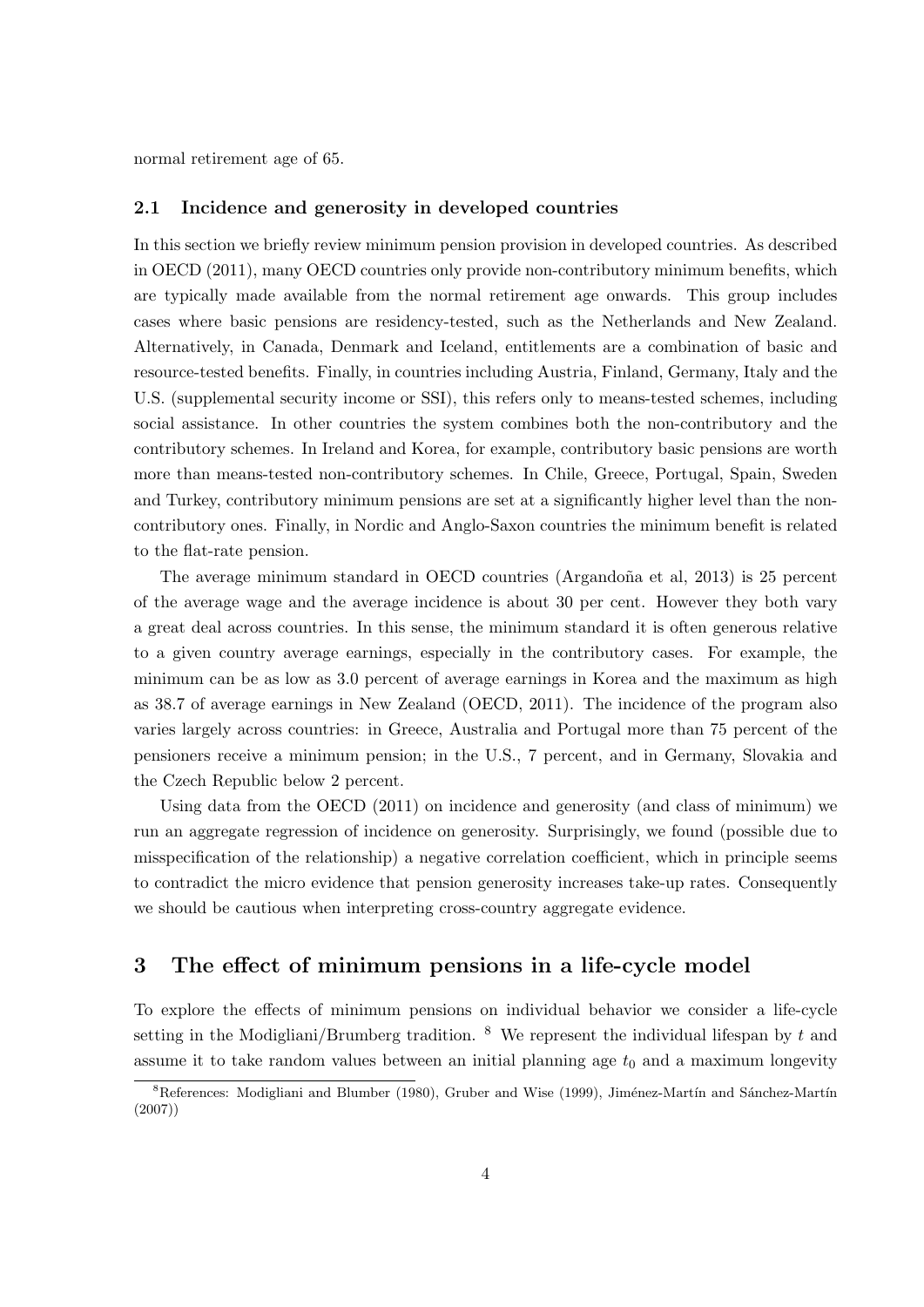*T*. Therefore, the individual is uncertain about the precise moment when her life will come to an end. We represent this uncertainty by the survival function  $S(t)$ . The life cycle presents two clearly different stages separated by the age of retirement  $(\tau)$ . Before retirement, gross labor income depends on her "working hours" *h*(*t*) and on the (annual) wage rate, *w*; After retirement, the individual stops her participation in the labor market and consume all her available time as leisure  $l(t) = 1$ . Note that, for simplicity, the time endowment is normalized to one  $(1 = h(t) + l(t))$ . We consider an institutional environment that includes a basic pension system: individuals contribute a fixed proportion  $\varsigma$  of their labor earnings while active, being entitled to a gross pension *b* throughout their retirement stage. The pension system is Define-Benefit and of the "Bismarkian" type, ie, we assume *b* to be positively related to the pension age  $\tau$  and to the labor income obtained in the first stage of the life-cycle (formally,  $b(\tau, h)$ ) with  $\frac{\partial b}{\partial \tau} > 0$  and  $\frac{\partial b}{\partial h(t)} > 0$  for all  $t < \tau$ .<sup>9</sup>)

On top of the forced savings imposed by the government, individuals can voluntarily save part of their income by accumulating a financial asset. For simplicity we only consider a riskless asset, paying an instantaneous return *r*, and differ the discussion of portfolio choices to the end of section 3.2 below. The size of the stock of accumulated assets at each age is represented by  $a(t)$ . Consumption decisions at each age,  $c(t)$ , joint with labor supply decisions, determine the period savings  $(s(t) = inc(t) - c(t))$  and the instantaneous change in the stock of assets,  $\dot{a}$ .

$$
\dot{a}(t) = r a(t) + inc(t) - c(t) \quad \text{with} \quad inc(t) = \begin{cases} w(t) (1 - \varsigma) h(t) & t < \tau \\ b(h, \tau) & \text{otherwise} \end{cases}
$$

 $w(t)$  captures the market value of time and the change in productive capacity with age.<sup>10</sup> The credit market makes borrowing/lending possible subject to a life-cycle budget constraint:

$$
Y = \int_{t_0}^{\overline{t}} e^{-r(t-t_0)} c_t dt
$$
 (1)

with Life-cycle Wealth

$$
Y = a_0 + \int_{t_0}^{\tau} e^{-r(t-t_0)} (1-\varsigma) w(t) h(t) dt + \int_{\tau}^{\overline{t}} e^{-r(t-t_0)} b(h,\tau) dt \tag{2}
$$

 $a_0$  stand for initial wealth and  $\bar{t}$  is strictly smaller than  $\bar{T}$  in case of borrowing constraints.

Individual choices (consumption, savings, working hours and the retirement age) are obtained from the maximization of a standard, time-separable, life-cycle utility function  $V(c, l)$ 

<sup>9</sup>Pension details can vary greatly across countries, but proportional pensions are the most prevalent model around the world. Note that Anglo-saxon countries with systems build on a model of flat universal pensions ("Beverage") have typically added contributive and occupational pension pillars to the flat core of their systems. A comment on how our conclusions vary in economies with Defined Contribution (DC) pensions is included in section 3.2 below.

 $10$ The varying productive capacity with age is usually represented by a humped-shape endowment of efficient labor units,  $\epsilon_t$ . In that case, wages at age *t* are  $w(t) = w \epsilon_t$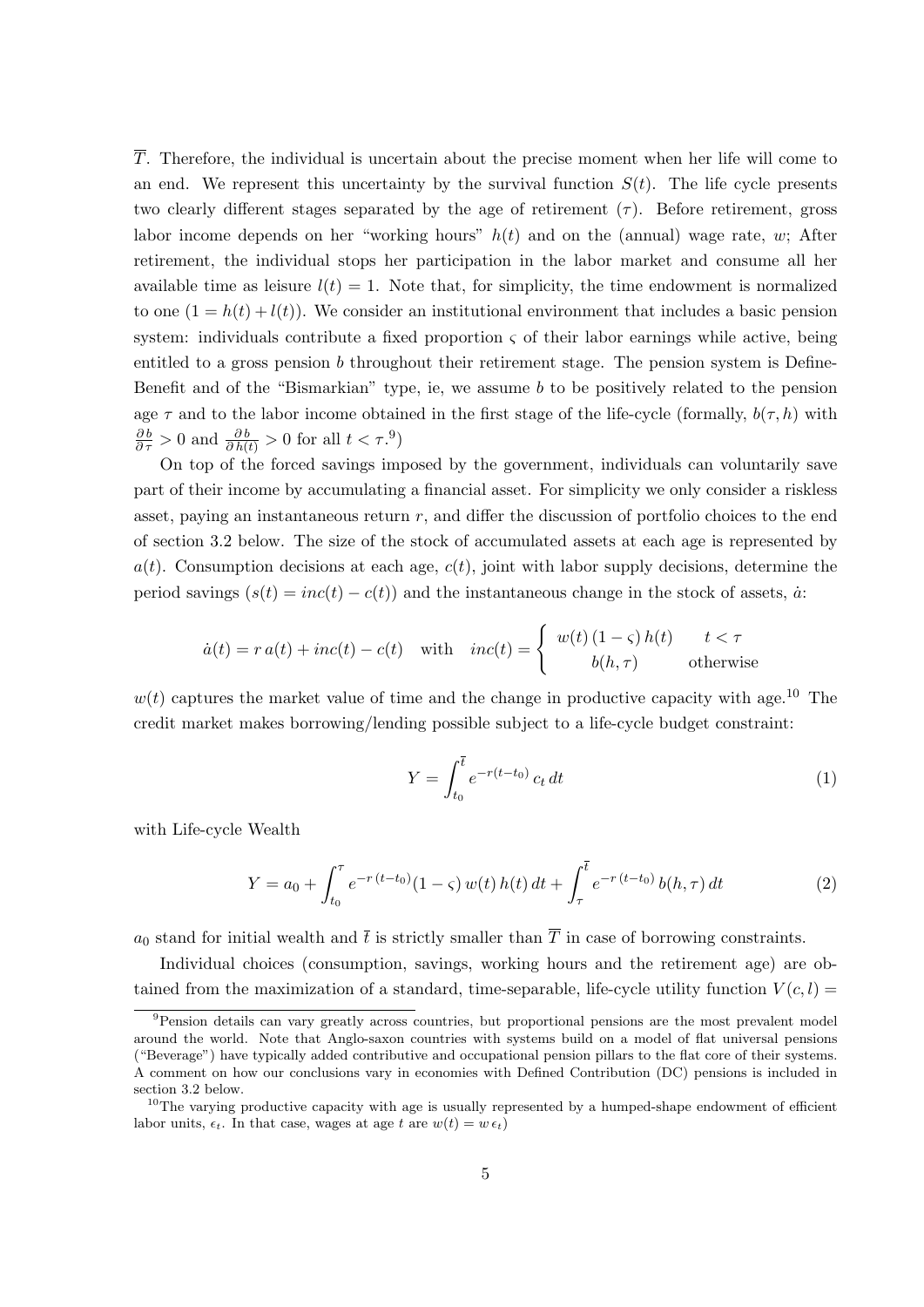$\int_0^T e^{-\delta(t-t_0)} v(c(t), l(t)) dt$ , where  $\delta$  is a discount factor. For simplicity, we abstract from bequest motives and assume that the period-utility function is also additively separable in its two arguments:  $v(c, l) = u(c(t)) + v(l(t))$ . Both *u* and *v* are increasing and concave functions of their argument.

#### **3.1 Optimal individual behavior**

Individual choices are obtained by applying standard optimal control arguments. They are easily characterized by the following system of first order conditions (plus the budget constraint 1):

Consumption  $d_t u'(c_t) = \lambda$  (3)

Hours worked 
$$
d(t) \nu'(l_t) = \lambda [w_t \epsilon(t) (1 - \varsigma) + \frac{db}{dl_t} \mathcal{A}]
$$
 (4)

Retirement  $\lambda e^{-r\tau} y'(\tau) = e^{-\delta(\tau)} \Delta \nu(\tau)$  (5)

We use the shorthand notation  $\lambda$  for the lagrange multiplier associated to budget constraint (1) and  $d_s$  for the net discount factor  $(d_t = e^{rt - \delta(t)})$ . Eq (3) shows how individuals smooth consumption through life by making the marginal utility of consumption at any instant equal to the marginal utility of wealth. This simply means that workers will consume an age-varying proportion of their Total Wealth, ie  $c(t) = m(t) Y$ . Working hours are controlled by eq (4). It simply states that the individual will provide work up to the point where the benefits (higher labor earnings and bigger future pensions) exactly match the utility costs.  $\frac{db}{dl}$  reflects the impact on the pension benefit of a marginal change in age-*t* leisure/working-hours. *A* is an integrating constant that reflects how this change will have an impact during what remains of the individual life-cycle. Finally, eq (5) controls retirement behavior. In words, it says that the individual stops working when the marginal gains from staying in the labor force do not compensate for the extra utility cost. *y ′* (*τ* ) is the marginal change in life cycle wealth from delaying retirement at age *τ* (in present value) and  $\Delta \nu(\tau) = \nu(1) - \nu(l_{\tau})$  is the current utility cost of the foregone leisure.

A visual interpretation of the solutions in eq (3) to (5) (for a representative low-income wage earner) is provided in Figures 1 and  $2<sup>11</sup>$  The top-left panel of Figure 1 illustrates the marginal utility of wealth  $(\lambda)$  as a function of retirement age. The other three panels display the optimal life-cycle choices of the representative consumer: her income and consumption (top-left panel), savings (bottom-left) and assets accumulation (bottom-right). Figure 2 represents the determinants of optimal retirement for the same representative case: the marginal change in

 $11$ The simulated individual maximizes a log utility with a  $1\%$  discount factor, has a moderately concave income profile, corresponding to a low-skill worker (10% of the income distribution) and retires at age *τ*=60. We do not permit borrowing from future pensions after retirement. The individual pension benefit is kept constant in real terms after *τ* , but minimum pensions increase with annual productivity growth (assumed 2%). The proportional pension replacement rate is 60% (of a moving average of gross labor income). The minimum pension level is set at 75% of the minimum income.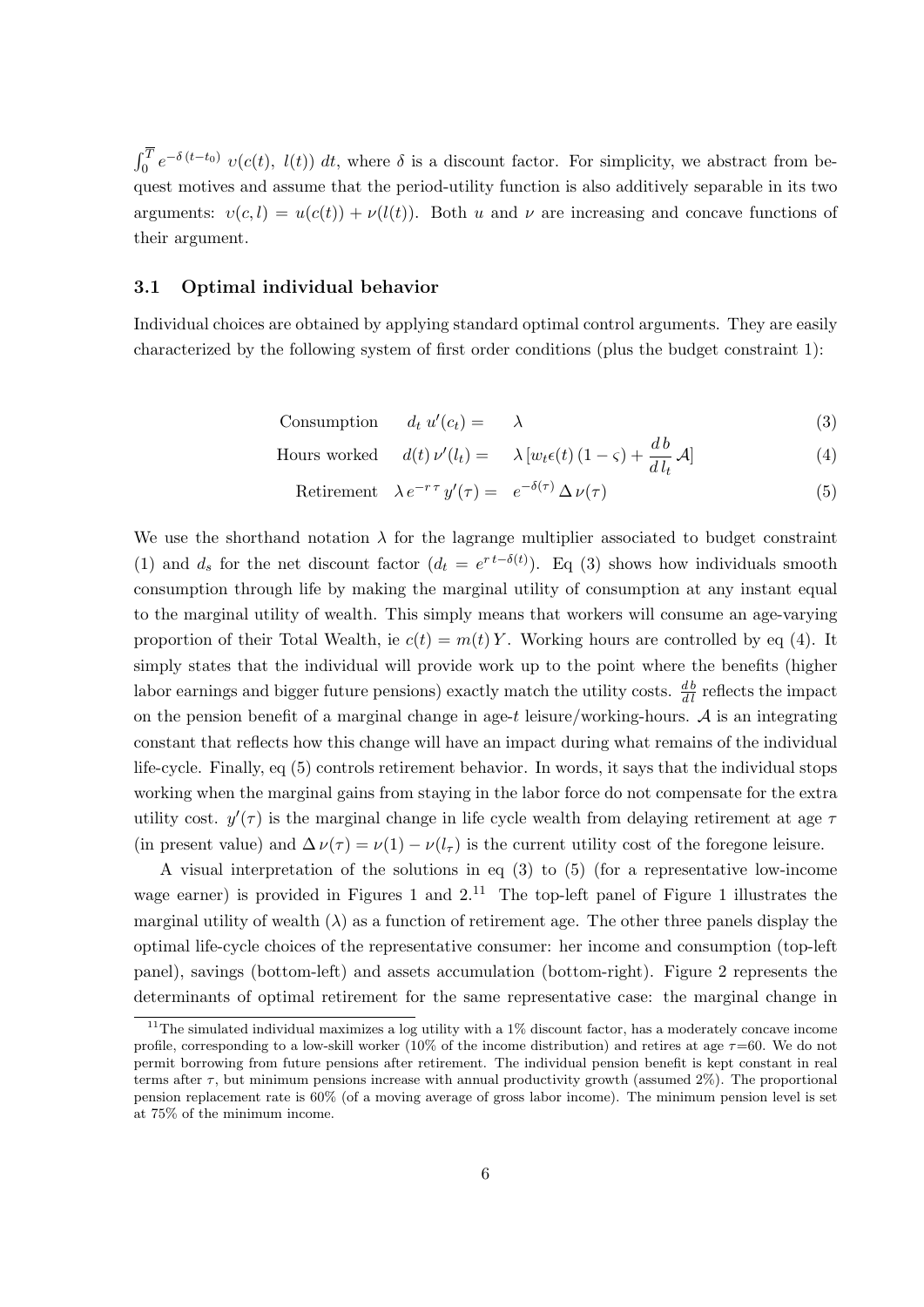

Figure 1: Optimal life-cycle behavior of a low income worker with and without minimum pensions (pmin)

life-cycle wealth by age (left panel) and the marginal change in utility by age (right panel). In all cases, the continuous lines represent the solution under a proportional pension system discussed above and the dotted line is the solution under minimum pensions.

For a representative consumer, real labor income (net of pay-roll taxes) increases until the mid 50s, drops moderately until retirement age and then falls to around 70% of the wages at the retirement age. After retirement, the flow of pensions keep income constant in real terms. In contrast, consumption is smoother, showing a moderately increasing pattern with age until the middle of the 70s. Then, the larger mortality risk leads to a decreasing pattern and the eventual exhaustion of the accumulated private wealth.<sup>12</sup> Savings are positive before retirement, negative after withdrawal from the labor force and (in presence of borrowing constraints) equal to zero during the last part of the life-cycle. Finally, retirement depends critically on the change in life-cycle income with age. Pension systems that include a Normal retirement age (NRA) and an Early retirement age (ERA) deeply alter this profile. Typically, they provide incentives to stay in the labor force until the NRA, but favor retirement at older ages.<sup>13</sup> The individual reaction to those incentives depends on the relative value of leisure and on the discounting of the future (left panel of Fig 2).

<sup>&</sup>lt;sup>12</sup>Recall that we solve under the assumption of borrowing constraints after retirement.

<sup>&</sup>lt;sup>13</sup>See Gruber and Wise (1999) for a extensive discussion and multiple examples of these patterns.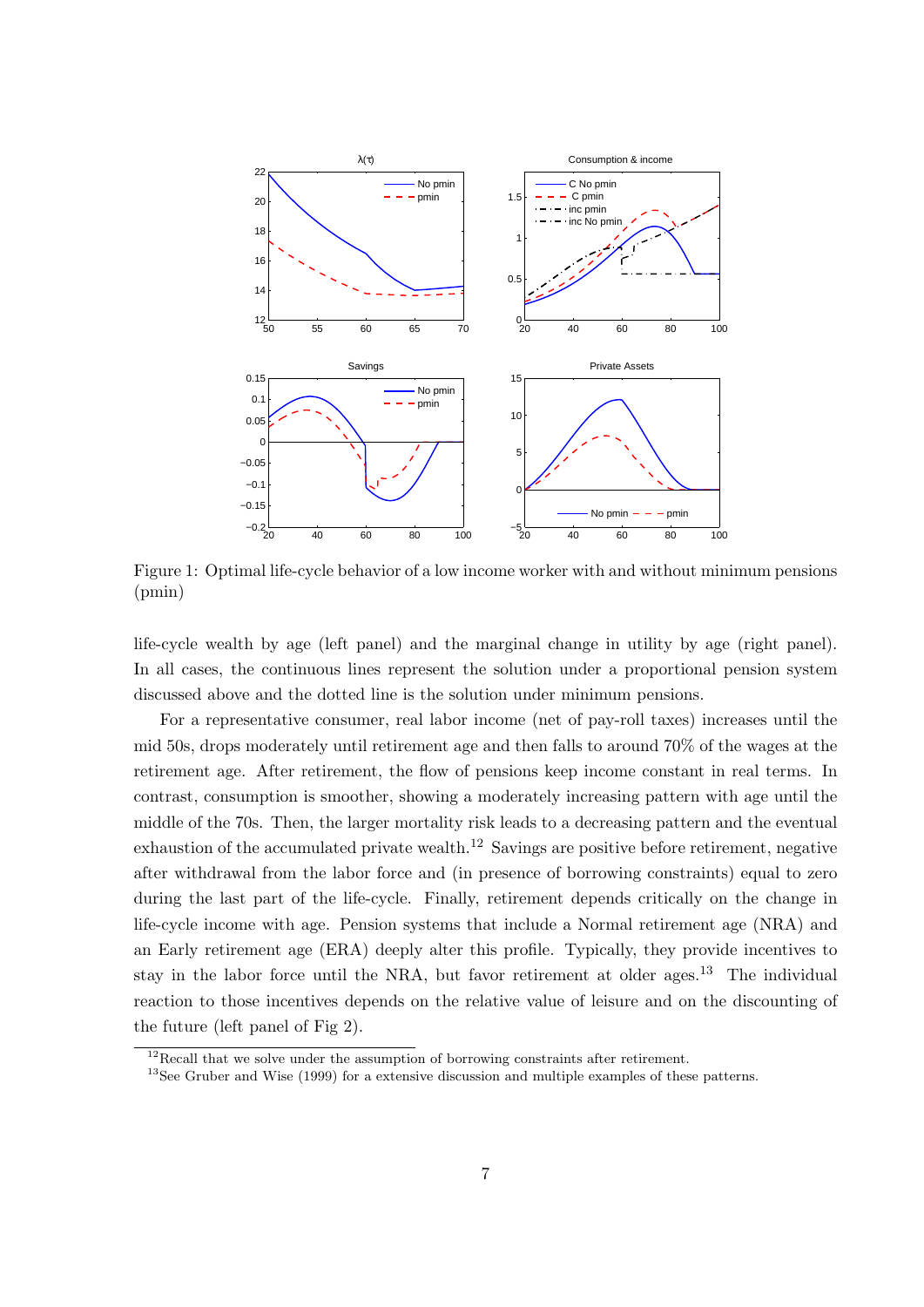

Figure 2: Determinants of optimal retirement with and without minimum pensions (pmin).

#### **3.2 The effects of minimum pensions: redistribution and incentives.**

Minimum pensions change the patterns described above in fundamental ways. First and foremost, they redistribute towards low-income workers. This is achieved by topping up pensions whenever the individual *b* is below the guaranteed minimum (dotted line in the top-right panel of Figure 1). In this way, the pension system increases the consumption and welfare of the recipients and generates a more egalitarian distribution of income in the society. Obviously (although somewhat less visibly) the program reduces the welfare of those that have to finance this extra generosity (typically through higher social contributions that needed for their own pensions).

Redistribution is the most visible consequence of minimum pensions, but our economic analysis reveals additional (and subtler) consequences of the program: it changes the economic behavior of those who anticipate their participation in it. Most of these changes derive from the increase in total life-cycle wealth and the ensuing drop in the marginal utility of income (top-left panel of Figure 1). A bigger *Y* pushes consumption up while a smaller  $\lambda$  and a severed link with between current work and future pensions invites smaller working hours. As a result, savings can go down substantially before retirement (bottom-left panel of Figure 1) resulting in an appreciably smaller accumulation of private assets (bottom-right panel of Figure 1). Depending on the extension of the program, this behavior can bear some impact on assets prices and the workings of financial markets. Note that, in contrast, the individuals enjoy a larger income after retirement, which lead to slower di-saving.

The impact on labor supply extends beyond the reductions in hours work (not shown in the graphs, but easy to understand in light of eq (4)). It has a particularly large impact on retirement behavior. This is for the same two reasons mentioned above: because of the drop in *λ* and because of a broken link between future pensions and current contributions. Note that, in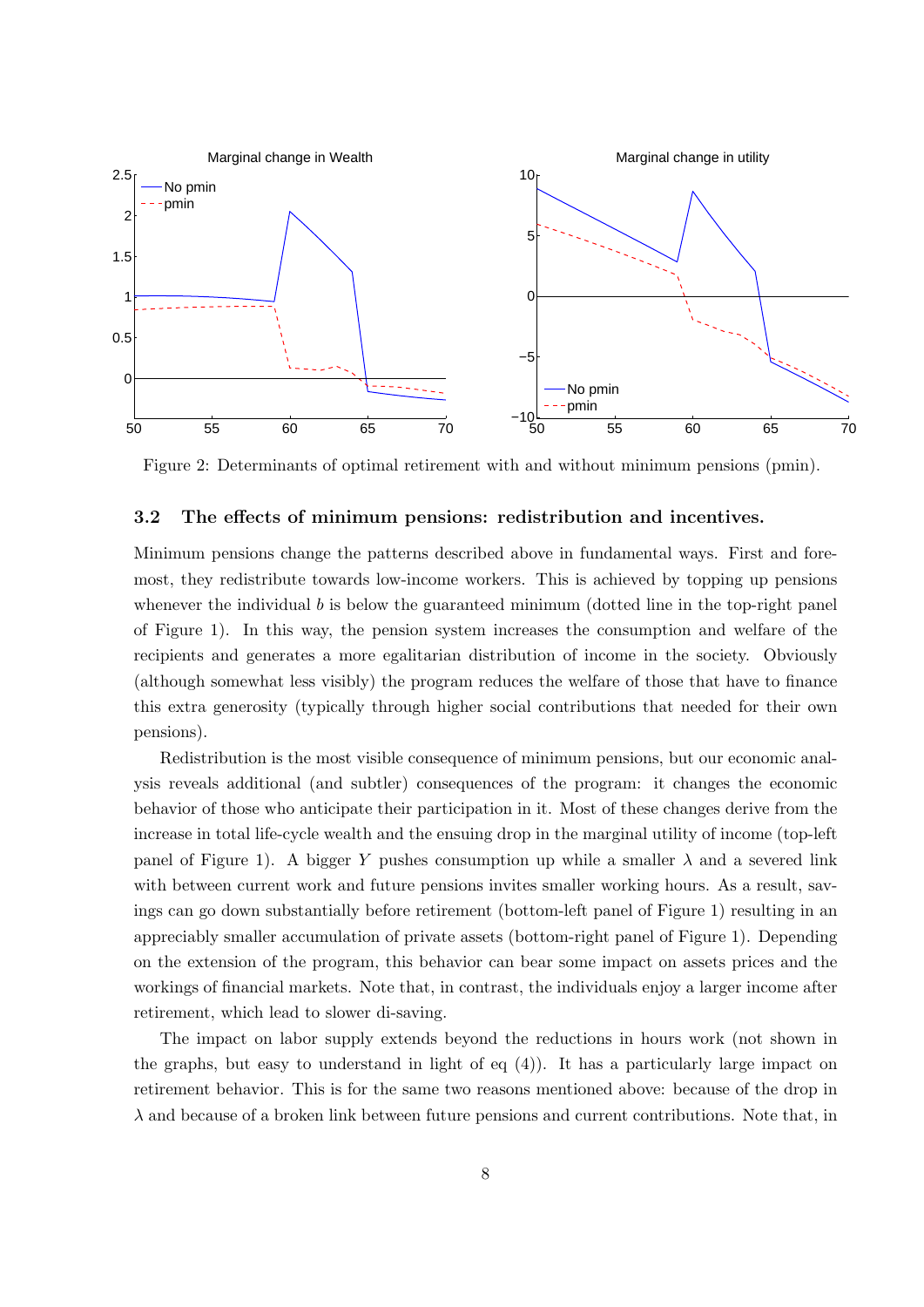absence of minimum pensions, the change in life-cycle wealth by postponing retirement at any age after the ERA is:

$$
y'(\tau) = w(\tau)(1 - \varsigma) - b + b'\tilde{\mathcal{A}}\tag{6}
$$

where  $I(.)$  is an standard indicator function (where, again,  $\tilde{A}$  captures the cumulative effect of marginal changes in the benefit over the remaining individual lifespan). With minimum pensions, this expression simplifies to,

$$
y'(\tau) = w(\tau)(1 - \varsigma) - bm \tag{7}
$$

Thus, the minimum pension eliminates the incentive to work stemming from any increase in future pensions, making it optimal for most low income workers to retire at the earliest possible age.<sup>14</sup> The magnitude of this *substitution effect* can be appreciated in the right upper panel of figure 5. Minimum pensions also have an *income effect*, as they effectively increase the individuals' life cycle wealth and so result in a smaller lagrange multiplier  $\lambda$ . The right panel of Figure 5 shows the overall impact on the marginal utility of a representative low income worker.

#### **3.3 Minimum pensions and risk taking**

Minimum pensions can also exert an influence on portfolio choice (and more broadly on any risk-taking behavior). It is intuitive that, by reducing the downside of risky bets, the income guarantee fosters riskier behavior.<sup>15</sup> In this way, minimum pensions can have an additional impact on financial prices and saving behavior. They also extend their behavioral consequences to economies with Defined Contribution pension systems (that guarantee a minimum portfolio return or pension income).

#### **4 Some examples**

In this section we show a few examples of the incentives embedded in alternative configurations of the minimum benefit. We analyze the cases of Spain, Chile and the U.S. The case of Spain is interesting because the minimum benefit is very relevant for low earners at the early retirement age. The case of Chile is also interesting because it combines an unfunded minimum benefit wit a funded component. Finally, the U.S. case shows that even social assistance may have important incentive effects on labor supply of older workers.

<sup>&</sup>lt;sup>14</sup>An intermediate cases appears if minimum pensions are not immediately binding, but they eventually become so later in the life-cycle. In such a case the incentive effects are weaken, but disappear completely.

<sup>&</sup>lt;sup>15</sup>More technically, the optimal size of a bet is limited by the negative impact on consumption experienced in the unfavorable states of the world. With typical utility functions, the small consumption enjoyed in those states will imply a very high marginal utility of wealth, which will act as a deterrent on the size of the bet. But large-enough minimum pensions will eventually dissociate the consumption level in the unfavorable states of the world from the size of the bet.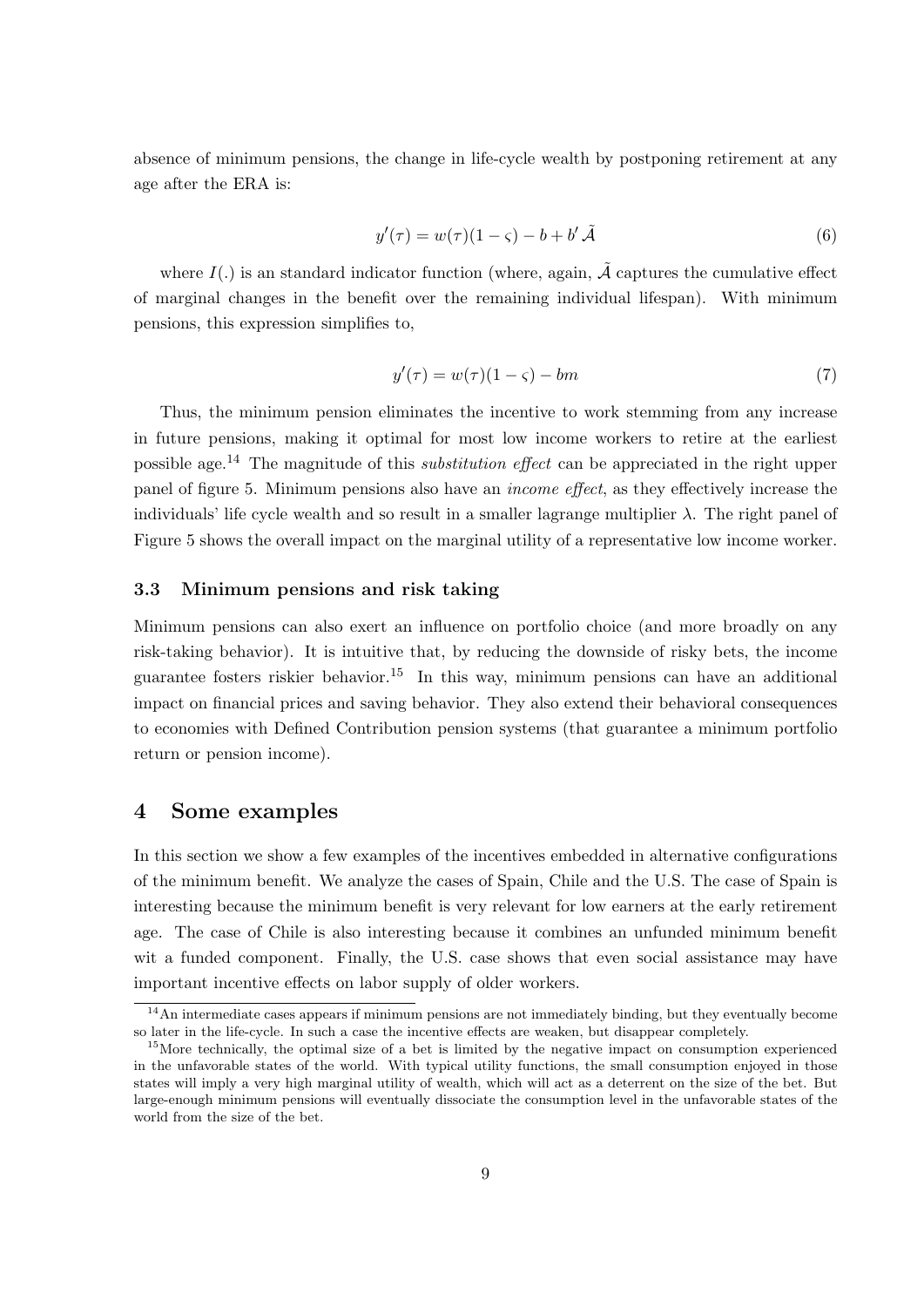#### **4.1 Spain**

The public Spanish pension system (old-age, survivorship, disability) has two components. The first component is a compulsory state pension system, universal and financed by taxes, which guarantees a minimum source of income to all individuals. The second component is a defined benefit plan financed by contributions on pay-as-you-go (PAYGO) basis. The crucial element for redistribution and solidarity is the minimum pension. During the late 1970s and early 1980s, close to 70% of the Spanish pensioners received a minimum pension; in 2001 this percentage was still a very sizeable 32% of the stock of pensioners, with about 25% of new recipients starting out with a minimum pension. The minimum pension has been growing faster than the minimum wage and since year 2000 the minimum pension is higher than the minimum wage. Data on retirement patterns suggest that this minimum pension is far from being neutral (in a labor supply sense), since it increases retirement probabilities for an important fraction of workers, especially low income workers, which are potentially affected by the minimum pension.

Jim'enez-Martín and Sánchez Martín (2004, 2007) setup a life cycle model with endogenous retirement and borrowing constraints. The model is then calibrated again Social Security data. They show that the minimum pension increases the opportunity cost of the forgone pension income and utterly eliminates the incentive to work due to the early retirement penalties. These two effects make it optimal for most low income workers to retire at the earliest possible age (i.e., the ERA). This substitution effect is accompanied by an income effect as the minimum pension effectively increases individuals' life cycle wealth. This income effect also weakens the incentive to keep working in preretirement ages. These outcomes are reminiscent of the findings of Neumark and Powers (1998, 2000, 2005) on SSI. The net effect is a change in the shape of the retirement distribution in a fundamental way, shifting substantial amounts of probability mass from age 65 and the immediately preceding early retirement ages (6164) to the ERA, age 60 (see Figure 3). As minimum pensions carry the retirement age of large groups of individuals forward, the distribution changes from a unimodal shape with a single peak at age 65 to a bimodal one with peaks at ages 60 and 65. A remarkable spike emerges at age 60 as the probability of retiring exactly at the early retirement age almost triples, from 6.6 to 18.0 percent. Increases in the incidence of preretirement (retirement before age 60) are mirrored by decreases in retirement after the early retirement age. Early retirement before age 65 is reduced by 15.5 percent, and retirement at the normal retirement age drops by 30 percent. Overall, the introduction of the minimum pension implies a 10 percent increase in early retirement and preretirement. The introduction of minimum pensions, together with the other caps and ceilings, reduces the average retirement age by four months, from age 63.0 to age 62.66. Most changes occur at the low end of the income distribution

The authors also show that the minimum pension has effects on individual saving behaviors and welfare. For example, they find that the minimum pension does benefit low-income workers, but it also imposes higher contribution rates on the overall population. Finally, reform analysis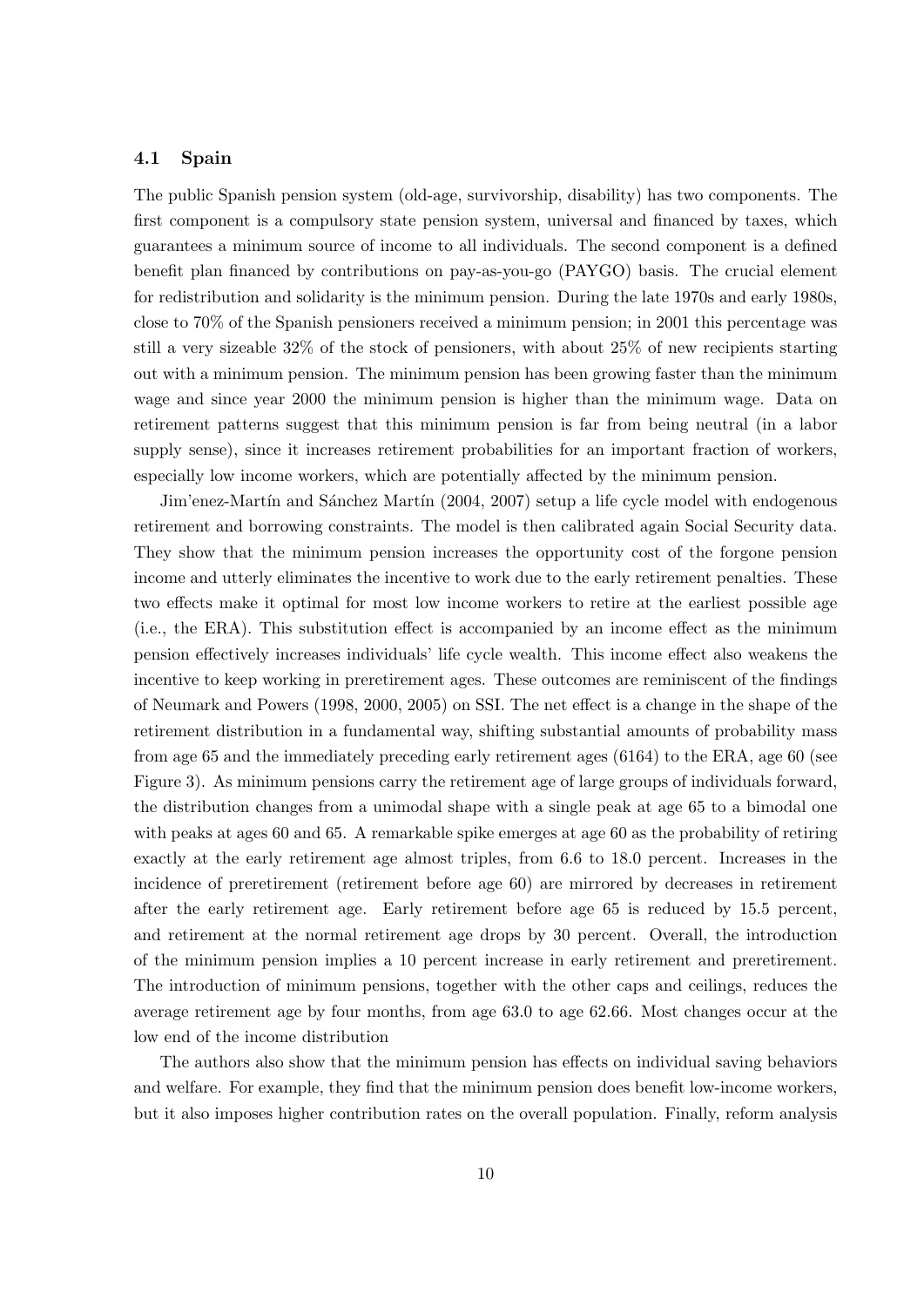

Figure 3: Simulated aggregate retirement probabilities by age in the economies with and without the minimum pension scheme. Spain. Source: Jiménez-Martín and Sánchez-Martín (2007).

shows that postponing eligibility to minimum pensions to the normal retirement age increases significantly labor force participation of older workers.

#### **4.2 Chile**

The current Chilean pension system can be decomposed into a social assistance pillar, a contributory pillar, and a voluntary pillar. Before the 2008 reform, the social assistance pillar was based on two components: a means- tested assistance pension (pensión asistencial, PASIS), and the minimum pension guarantee (MPG) for individuals who contributed to the individual capitalization scheme for at least 20 years but were not able to finance a minimum amount for their retirement. This configuration led to reduced contribution densities and provided incentives for informal rather than formal sector work (Valdés-Prieto 2008).

In 2008, Chile introduced a new reform aiming at both improving the living standards and increasing the coverage of the contributory part of the pension system. The reform introduced two minimum pension components: first, individuals with no contributions are entitled to an oldage basic solidarity pension (PBS); and, second, a pension-income-tested supplement (PAS) for those that satisfy a minimum contribution requirement. The supplement, a decreasing function of the contributory pension amount, is payable to all individuals whose defined-contribution pension is less than the maximum welfare pension threshold (PMAS), which is the maximum minimum pension available to eligible workers. Since the supplement is not taxed away 100 per cent as the contributory part increases, the disincentives generated by the supplement are expected to be lower than, for example, in the Spanish case. However, they are still substantial. For example, Sánchez-Martín et al (2012), in a structural model of the Chilean DC system, find the take-up rate of the minimum pension raises substantially. More recent and sophisticated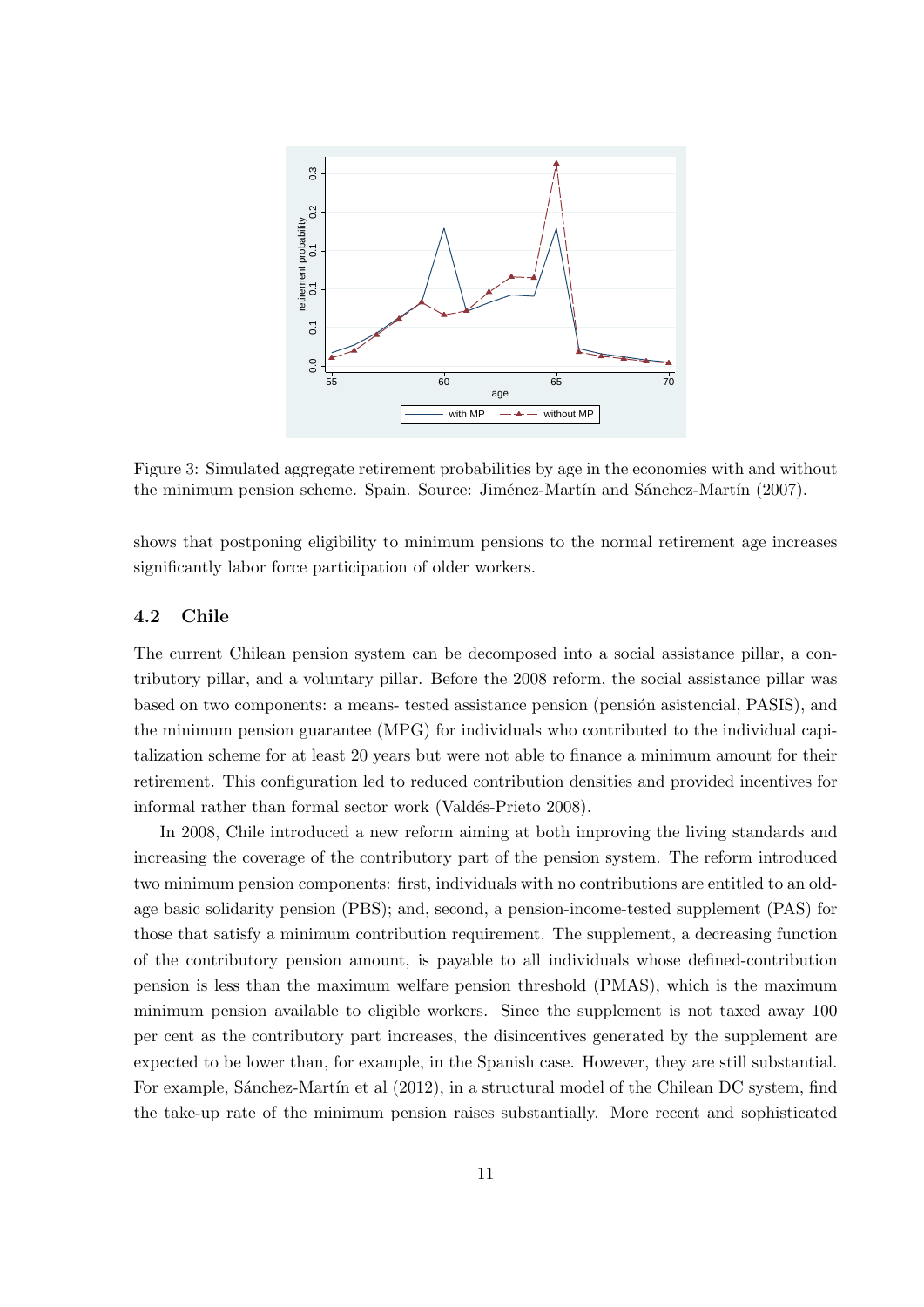work reinforces this results and shows that the income effect maybe dominating other potential effects of the reform. Along these lines, in an unpublished manuscript Joubert (2013), uses administrative and self-reported panel data from Chile to estimate a dynamic household labor supply and saving decision model with a formal and an informal sector. He finds that minimum pension benefits can reduce female pension coverage significantly regardless of their design. With a similar technology Otero (2012) finds that the reform not only increases the average pension at retirement significantly, but also reduces the observed pension income inequality. He also find that the reform reduces formal labor market participation by 3.8% and 2.5% for those workers older than 50 and 55 years of age, respectively, at the time of the reform. Thus, the evaluation seems to point to a small reduction in labor force participation due to the income effect.

#### **4.3 US**

The United States provide a means-tested benefit for the elderly, known as supplemental security income. Individuals without an eligible spouse over the age of 65 can be eligible for up to USD 7236 a year depending on assets and other income. The benefit rate for cases where both members of a couple are eligible is USD 10848 (33% higher than the rate for singles). These benefit rates are equivalent to around 18% and 28% of the national average wage, respectively. The benefit is indexed to price increases. The asset tests are strict: individuals without an eligible spouse are limited to USD 2,000 worth of assets and eligible couples to USD 3,000, excluding personal belongings, a home, a car, funeral insurance and life insurance (the last two up to USD 1,500 in value). There is a small (USD 20 a month) disregard in calculating the entitlement. The benefit is then taxed at a 100% rate against income above this level. The analysis is complicated by the fact that states can supplement the federally determined minimum.

Neumark and Powers (1998, 2000, 2005) have analyzed the effect of SSI on labor supply incentives of older workers taking into account variation of SSI between states. Specifically, Neumark and Powers (2005) use confidential Social Security Administration data linked to multiple panels of the Survey of Income and Program Participation to infer the likelihood of SSI participation.

The empirical evidence leads to stronger evidence that the SSI program creates labor supply disincentives. The analysis reveals, for a bunch labor supply measures, that, among those individuals relatively likely to participate in SSI, labor supply falls off more as workers approach the age of eligibility for SSI in states that generously supplement SSI benefits. Their preferred results indicate that a likely participant aged 6064 is between 10 percentage points and 25 percent less likely to be employed at all in a more generous state. These huge magnitudes suggest that SSI policy may exert a powerful influence on the labor supply of older workers targeted by the program as they near the SSI eligibility age.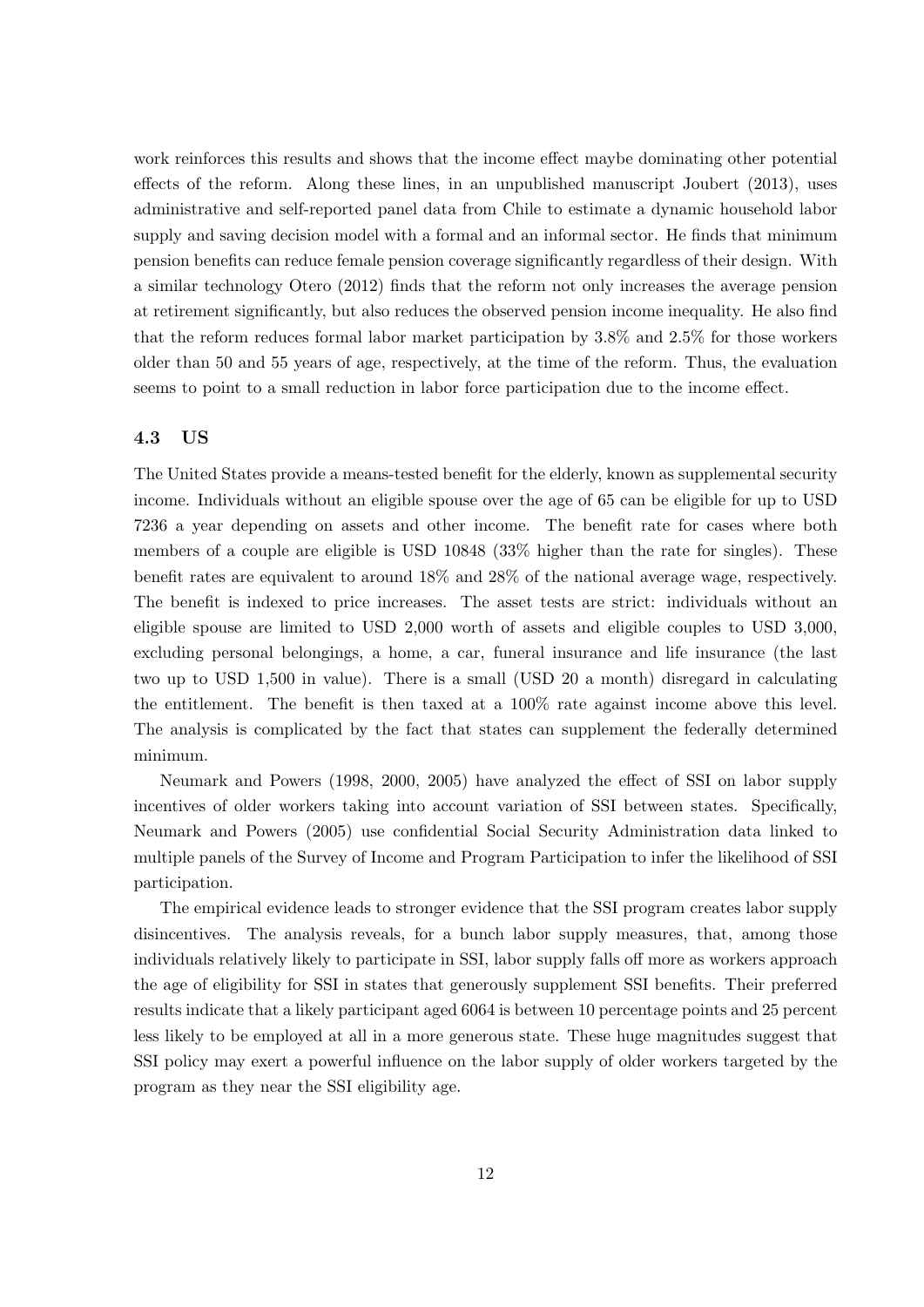## **5 Conclusion**

The main purpose of minimum pension benefits of any kind and configuration is to guarantee a minimum standard of living after retirement and/or to alleviate poverty. These target seem to be clearly achieved as many studies have demonstrated (see Dethier et al (2010) for a recent analysis). However design of minimum benefit programs should take into account (and maybe minimize) the potential labor supply effect on low income workers. In this sense the design of the Chilean pension supplement seems to be much better than the Spanish minimum pension.

The disposable evidence shows that introducing or increasing generosity of minimum pensions automatically reduces the labor supply of the incentivised workers. Consequently, in those countries with increasing shortages of labor supply changes in program design that would better integrate minimum pensions and recipiency of pensions rights can be an avenue to improve labor supply of older workers. Another interesting avenue is to make compatible accumulation of minimum pension rights after the ERA and work. Providing the mechanism is designed adequately, this may restore the incentives to continue working in equation .

## **Key References**

- Gruber J. and D.A. Wise (1999): *Social Security and Retirement around the World.* Editors. The University of Chicago Press.
- Gruber J. and D.A. Wise (2004): *Social Security Programs and Retirement around the World.* Editors. The University of Chicago Press.
- Jiménez Martín, S. and A. R. Sánchez Martín (2007). "An evaluation of the life cycle effects of minimum pensions on retirement behavior," *Journal of Applied Econometrics*, 22, 923–950.
- Jouber C (2013) "Pension design with a large informal labor market: Evidence from Chile", mimeo.
- Neumark D and ET Powers, (1998). "The Effect of Means-Tested Income Support for the Elderly on Pre-Retirement Saving: Evidence from the SSI Program in the U.S," Journal of Public Economics 68(1): 181206.
- Pearson and Whitehouse (2009), "Social Pensions in High-Income Countries", in R. Holzmann and N. Takayama (eds.), Closing the Coverage Gap: The Role of Social Pensions, World Bank, Washington DC.
- Piggott J, D Robalino and S Jiménez-Martín (2009), "Incentive effects of Retirement Income Transfers", with D Robalino & J Piggott in Closing the Coverage Gap: the Role of Social Pensions and Other Retirement Income Transfers. D Robalino, R Holzmann & N. Takayama Eds. World Bank.

## **Other References**

Danzer, A. (2010) ''Retirement Responses to a generous pension reform: evidence from a natural experiment in Eastern Europe", Escirru W.P. 23.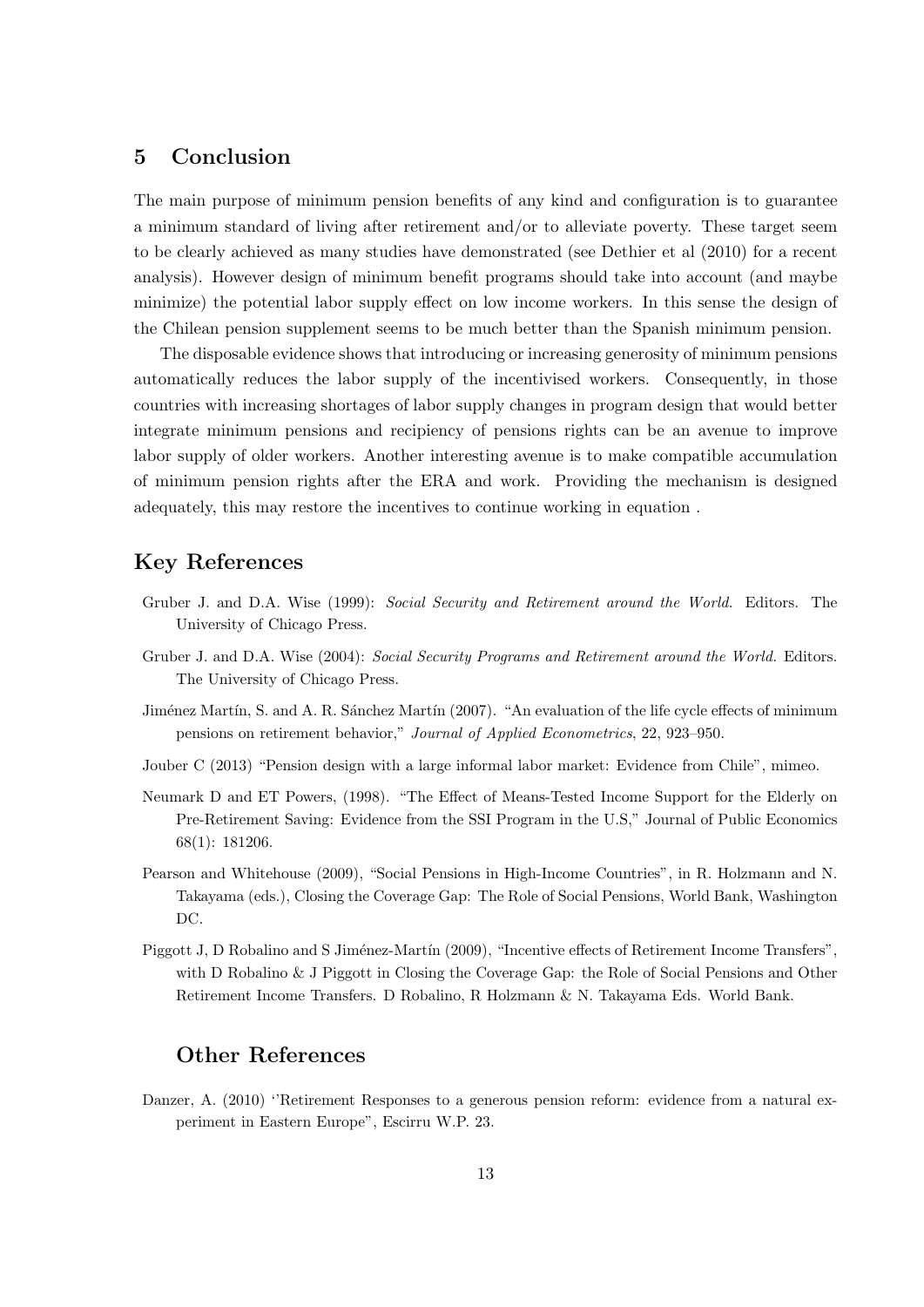- Diamond, P.A. (2007): "Top-Heavy Load: Trouble Ahead for Social Security Systems." *CES ifo Forum,* **8-3** 28–36.
- Dethier JJ, P Pestieau, R Ali "The impact of a minimum pension on old age poverty and its budgetary cost. Evidence from Latin America", Core DP, 2010.
- Fenge, R., and P. Pestieau (2005): *Social Security and Early Retirement,* MIT Press, Cambridge, MA.
- García Pérez, J.I. a nd A. R. Sánchez Martín (2010): "Social Security and the search behavior of workers approaching retirement," FEDEA Working paper no. 2010-26.
- Hairault JO, F Langot, T Sopraseuth, 2010. "Distance to Retirement and Older Workers' Employment: The Case for Delaying the Retirement Age," Journal of the European Economic Association, MIT Press, vol. 8(5), pages 1034-1076, 09.
- Jiménez Martín, S. and A. R. Sánchez Martín 2004. "The effect of pension rules on retirement monetary incentives with an application to pension reforms in Spain," Hacienda Pública Española, IEF, vol. 169(2), pages 35-66, June.
- Joubert C and P Todd (2013) "How the Design of a Pension System Influences Old Age Poverty and Gender Equity: A Study of Chile's Private Retirement Accounts System", mimeo.
- Jouber C (2013) "Pension design with a large informal labor market: Evidence from Chile", mimeo.
- Kotlikoff, Laurence and David A. Wise. "The Incentive Effects of Private Pension Plans," in *Issues in Pension Economics*, ed. Z. Bodie, J.B. Shoven, D.A . Wise, Chicago: UCP, 1987. Pp. 283-336. ,
- Lazear, Edward P. "Incentive Effects of Pensions", *Pension, Labor, and Individual Choice*, edited by David A. Wise. Chicago: University of Chicago Press, (1985), pp. 253-282. , item Leung, S. F. (2000). "Why do some households save so little? a rational explanation", Review of Economic Dynamics 3, 771800.
- Lutz, W., Sanderson, W., and S. Scherbov (2008): "The coming acceleration of global population ageing," *Nature*, **451-7** 716–719.
- Neumark D and ET Powers, (2005) "The Effect of the SSI Program on Labor Supply: Improved Evidence from Social Security Administrative Files", Social Security Bulletin, Vol. 65 No. 3, 2005.
- Neumark D and ET Powers, (2000). "Welfare for the Elderly: The Effects of SSI on Pre-Retirement Labor Supply." Journal of Public Economics 78(12): 5180.
- Neumark D and ET Powers, (1998). "The Effect of Means-Tested Income Support for the Elderly on Pre-Retirement Saving: Evidence from the SSI Program in the U.S," Journal of Public Economics 68(1): 181206.
- Modigliani, F. and R. Brumberg (1980). Utility analysis and aggregate consumption functions: an attempt at integration. In A. Abel (Ed.), *The Collected Papers of Franco Modigliani*. MIT Press.
- OECD (2011), "Basic, Targeted and Minimum Pensions", in Pensions at a Glance 2011: Retirementincome Systems in OECD and G20 Countries, OECD Publishing.
- Otero, A. (2012) "Informality and Pension Incentives: A Structural Household Life Cycle Model of Consumption, Labor Supply and Pension Saving" (Job Market Paper), mimeo.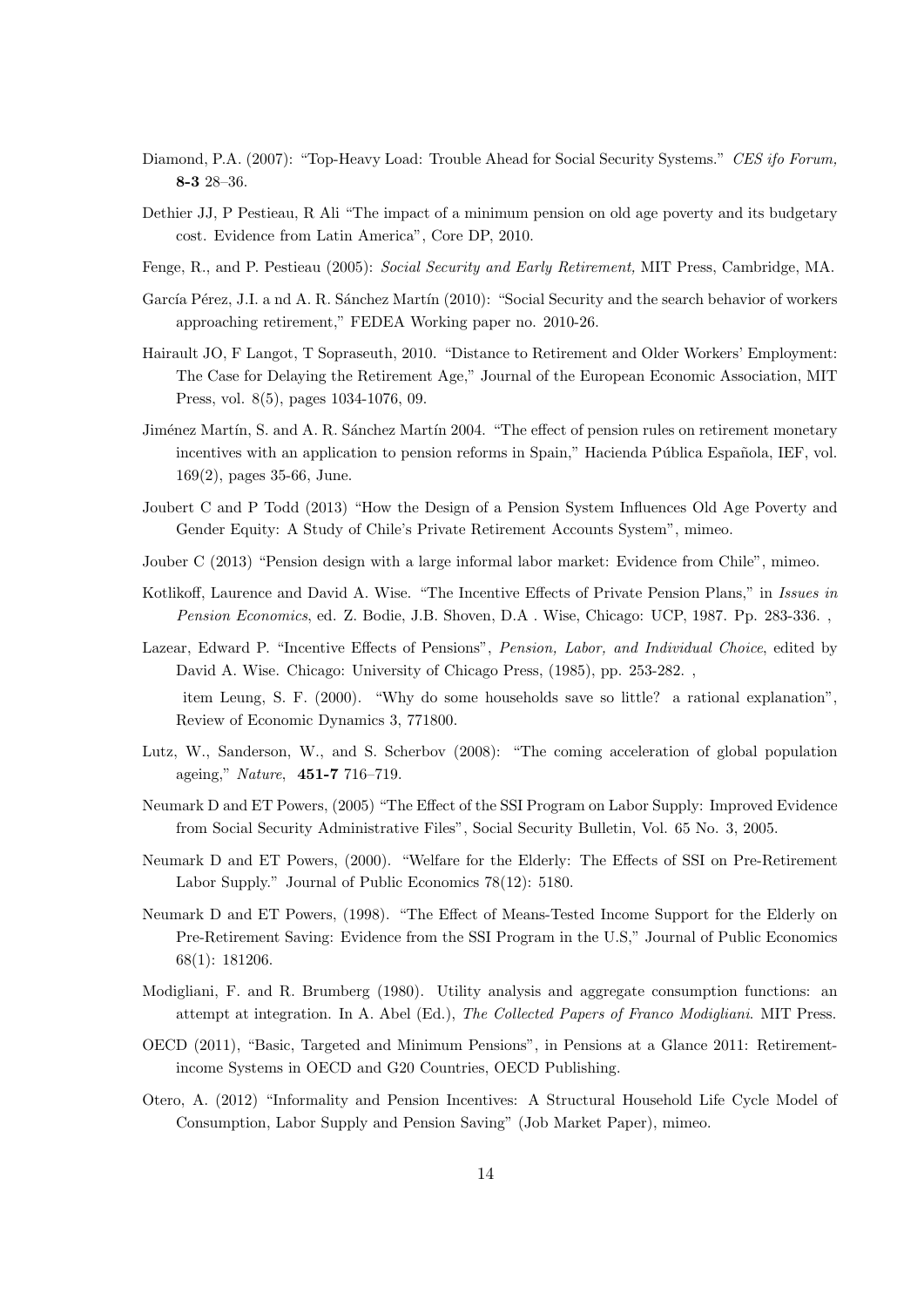- Samwick A. 1998. "New evidence on pensions, social security and the timing of retirement". *Journal of Public Economics* 70: 207-236.
- Sánchez-Martín, A., Jiménez-Martín, S., Robalino, D. and Todeschini, F., 2012. "Labor Income and the Design of Default Portfolios in Mandatory Pension Systems: An Application to Chile," Working Papers 2012-04, FEDEA.
- Rust, J., and C. Phelan (1997): "How Social Security and Medicare Affect Retirement Behavior in a World of Incomplete Markets," *Econometrica,* **65** 781–831.
- Valds-Prieto, Salvador. 2008. "A Theory of Contribution Density and Implications for Pension Design." Social Protection Discussion Paper 0828, Pension Reform Primer Series, World Bank, Washington, DC.